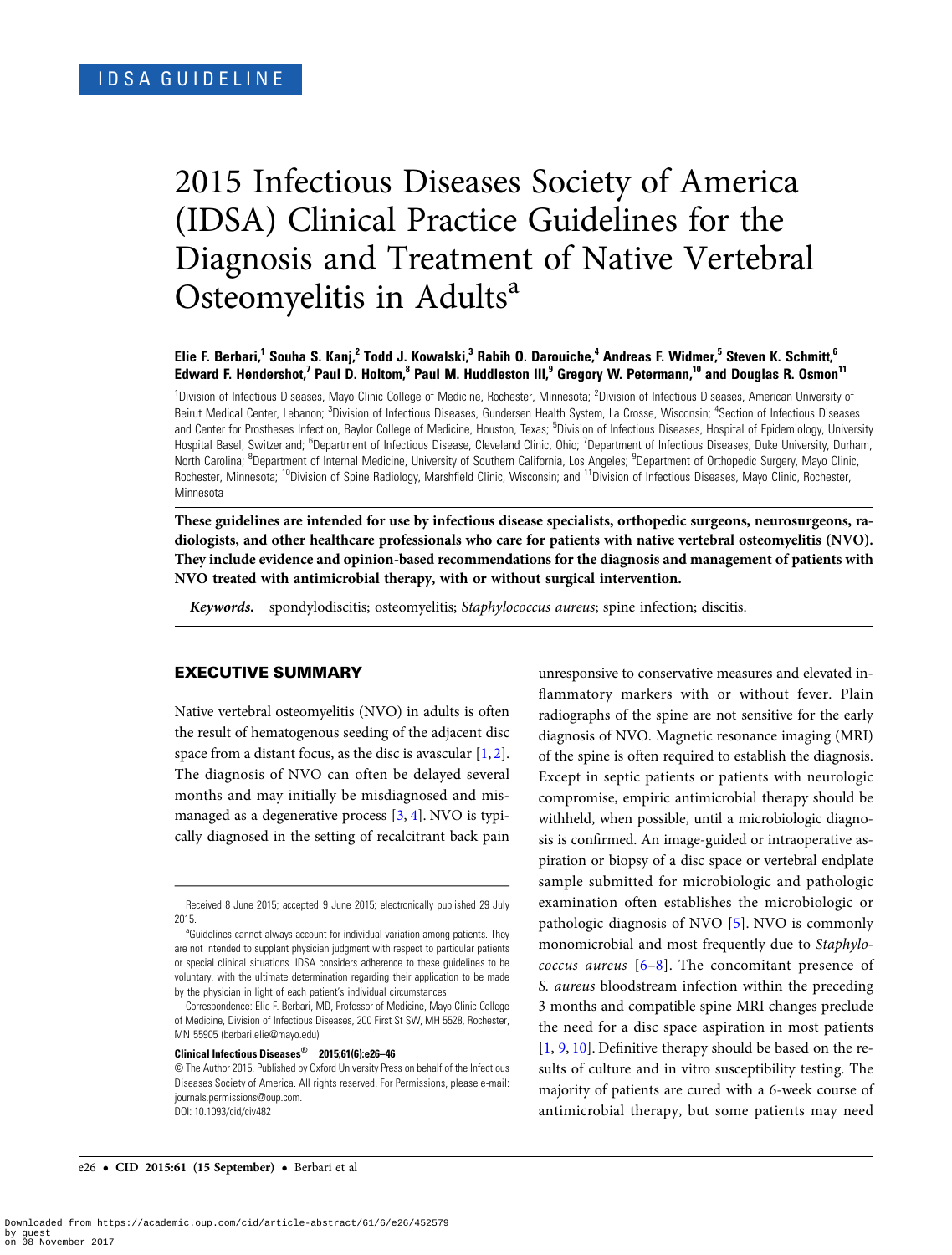surgical debridement and/or spinal stabilization during or after a course of antimicrobial therapy [[7](#page-17-0), [11](#page-17-0)–[13\]](#page-17-0). Indications for surgery may include the development of neurologic deficits or symptoms of spinal cord compression and evidence of progression or recurrence despite proper antimicrobial therapy [[6](#page-17-0)]. Most patients can be followed symptomatically and by monitoring laboratory parameters such as C-reactive protein (CRP) and erythrocyte sedimentation rate (ESR) [\[14\]](#page-17-0). Repeat imaging studies should be reserved for patients failing to show clinical and or laboratory improvement [\[15](#page-17-0), [16\]](#page-17-0).

Summarized below are the Infectious Diseases Society of America (IDSA) recommendations pertaining to the diagnosis and management of patients with NVO. The expert panel followed a process used in the development of other IDSA guidelines, which included a systematic weighting of the strength of recommendation and quality of evidence using the GRADE (Grading of Recommendations Assessment, Development and Evaluation) system [[17](#page-17-0)–[20](#page-17-0)] (Table [1\)](#page-2-0). A detailed description of the methods, background, and evidence summaries that support each of the recommendations can be found online in the full text of the guidelines.

# RECOMMENDATIONS FOR CLINICAL **DIAGNOSTICS**

### I. When Should the Diagnosis of NVO Be Considered? Recommendations

- 1. Clinicians should suspect the diagnosis of NVO in patients with new or worsening back or neck pain and fever (strong, low).
- 2. Clinicians should suspect the diagnosis of NVO in patients with new or worsening back or neck pain and elevated ESR or CRP (strong, low).
- 3. Clinicians should suspect the diagnosis of NVO in patients with new or worsening back or neck pain and bloodstream infection or infective endocarditis (strong, low).
- 4. Clinicians may consider the diagnosis of NVO in patients who present with fever and new neurologic symptoms with or without back pain (weak, low).
- 5. Clinicians may consider the diagnosis of NVO in patients who present with new localized neck or back pain, following a recent episode of Staphylococcus aureus bloodstream infection (weak, low).

# II. What Is the Appropriate Diagnostic Evaluation of Patients With Suspected NVO?

### Recommendations

6. We recommend performing a pertinent medical and motor/ sensory neurologic examination in patients with suspected NVO (strong, low).

- 7. We recommend obtaining bacterial (aerobic and anaerobic) blood cultures (2 sets) and baseline ESR and CRP in all patients with suspected NVO (strong, low).
- 8. We recommend a spine MRI in patients with suspected NVO (strong, low).
- 9. We suggest a combination spine gallium/Tc99 bone scan, or computed tomography scan or a positron emission tomography scan in patients with suspected NVO when MRI cannot be obtained (eg, implantable cardiac devices, cochlear implants, claustrophobia, or unavailability) (weak, low).
- 10. We recommend obtaining blood cultures and serologic tests for Brucella species in patients with subacute NVO residing in endemic areas for brucellosis (strong, low).
- 11. We suggest obtaining fungal blood cultures in patients with suspected NVO and at risk for fungal infection (epidemiologic risk or host risk factors) (weak, low).
- 12. We suggest performing a purified protein derivative (PPD) test or obtaining an interferon-γ release assay in patients with subacute NVO and at risk for Mycobacterium tuberculosis NVO (ie, originating or residing in endemic regions or having risk factors) (weak, low).
- 13. In patients with suspected NVO, evaluation by an infectious disease specialist and a spine surgeon may be considered (weak, low).

# III. When Should an Image-Guided Aspiration Biopsy or Additional Workup Be Performed in Patients With NVO? Recommendations

- 14. We recommend an image-guided aspiration biopsy in patients with suspected NVO (based on clinical, laboratory, and imaging studies) when a microbiologic diagnosis for a known associated organism (S. aureus, Staphylococcus lugdunensis, and Brucella species) has not been established by blood cultures or serologic tests (strong, low).
- 15. We advise against performing an image-guided aspiration biopsy in patients with S. aureus, S. lugdunensis, or Brucella species bloodstream infection suspected of having NVO based on clinical, laboratory, and imaging studies (strong, low).
- 16. We advise against performing an image-guided aspiration biopsy in patients with suspected subacute NVO (high endemic setting) and strongly positive Brucella serology (strong, low).

# IV. How Long Should Antimicrobial Therapy Be Withheld Prior to an Image-Guided Diagnostic Aspiration Biopsy in Patients With Suspected NVO?

# Recommendations

17. In patients with neurologic compromise with or without impending sepsis or hemodynamic instability, we recommend immediate surgical intervention and initiation of empiric antimicrobial therapy (strong, low).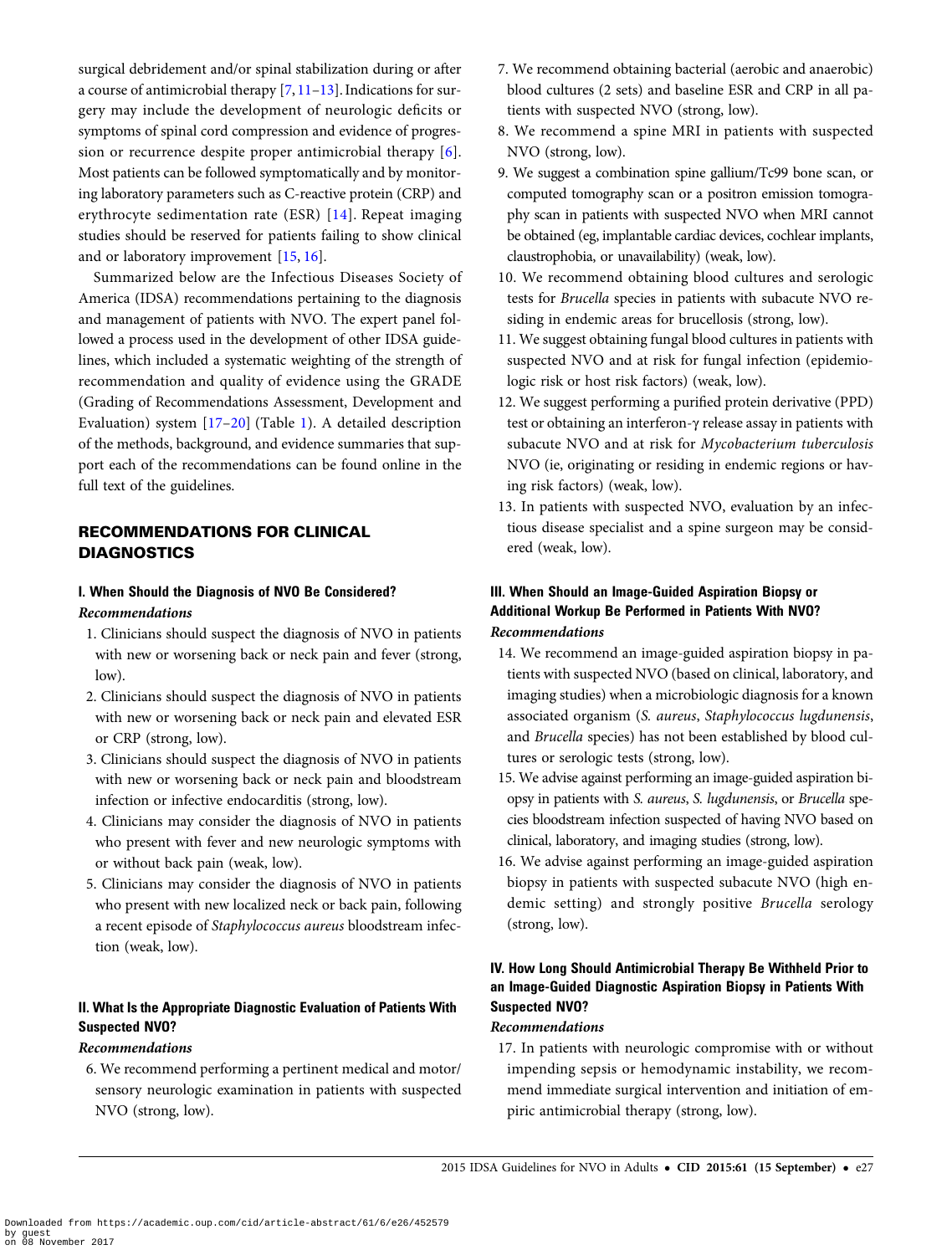| Strength of<br>Recommendation and<br>Quality of Evidence                        | Clarity of Balance Between<br>Desirable and Undesirable<br>Effects                                                                                               | Methodological Quality of<br>Supporting Evidence (Examples)                                                                                                                                            | Implications                                                                                                                                                                                                                                            |
|---------------------------------------------------------------------------------|------------------------------------------------------------------------------------------------------------------------------------------------------------------|--------------------------------------------------------------------------------------------------------------------------------------------------------------------------------------------------------|---------------------------------------------------------------------------------------------------------------------------------------------------------------------------------------------------------------------------------------------------------|
| Strong recommendation,<br>high-quality evidence                                 | Desirable effects clearly<br>outweigh undesirable<br>effects, or vice versa                                                                                      | Consistent evidence from well-<br>performed<br>RCTs or exceptionally strong<br>evidence from unbiased<br>observational studies                                                                         | Recommendation can apply to most<br>patients in most circumstances.<br>Further research is unlikely to change<br>our confidence in the estimate of<br>effect.                                                                                           |
| Strong recommendation,<br>moderate-quality<br>evidence                          | Desirable effects clearly<br>outweigh undesirable<br>effects, or vice versa                                                                                      | Evidence from RCTs with important<br>limitations (inconsistent results,<br>methodological flaws, indirect, or<br>imprecise) or exceptionally strong<br>evidence from unbiased<br>observational studies | Recommendation can apply to most<br>patients in most circumstances.<br>Further research (if performed) is<br>likely to have an important impact on<br>our confidence in the estimate of<br>effect and may change the estimate.                          |
| Strong recommendation,<br>low-quality quality<br>evidence                       | Desirable effects clearly<br>outweigh undesirable<br>effects, or vice versa                                                                                      | Evidence for at least 1 critical<br>outcome from observational<br>studies, RCTs with serious flaws<br>or indirect evidence                                                                             | Recommendation may change when<br>higher-quality evidence becomes<br>available. Further research (if<br>performed) is likely to have an<br>important impact on our confidence<br>in the estimate of effect and is likely<br>to change the estimate.     |
| Strong recommendation,<br>very-low-quality evidence<br>(very rarely applicable) | Desirable effects clearly<br>outweigh undesirable<br>effects, or vice versa                                                                                      | Evidence for at least 1 critical<br>outcome from unsystematic<br>clinical observations or very<br>indirect evidence                                                                                    | Recommendation may change when<br>higher-quality evidence becomes<br>available; any estimate of effect for at<br>least 1 critical outcome is very<br>uncertain.                                                                                         |
| Weak recommendation,<br>high-quality evidence                                   | Desirable effects closely<br>balanced with undesirable<br>effects                                                                                                | Consistent evidence from well-<br>performed<br>RCTs or exceptionally strong<br>evidence from unbiased<br>observational studies                                                                         | The best action may differ depending<br>on circumstances or patients or<br>societal values. Further research is<br>unlikely to change our confidence in<br>the estimate of effect.                                                                      |
| Weak recommendation,<br>moderate-quality<br>evidence                            | Desirable effects closely<br>balanced with undesirable<br>effects                                                                                                | Evidence from RCTs with important<br>limitations (inconsistent results,<br>methodological flaws, indirect, or<br>imprecise) or exceptionally strong<br>evidence from unbiased<br>observational studies | Alternative approaches likely to be<br>better for some patients under some<br>circumstances. Further research (if<br>performed) is likely to have an<br>important impact on our confidence<br>in the estimate of effect and may<br>change the estimate. |
| Weak recommendation,<br>low-quality evidence                                    | Uncertainty in the estimates of<br>desirable effects, harms, and<br>burden; desirable effects,<br>harms, and burden may be<br>closely balanced                   | Evidence for at least 1 critical<br>outcome from observational<br>studies or from RCTs with serious<br>flaws or indirect evidence                                                                      | Other alternatives may be equally<br>reasonable. Further research is very<br>likely to have an important impact on<br>our confidence in the estimate of<br>effect and is likely to change the<br>estimate.                                              |
| Weak recommendation,<br>very low-quality evidence                               | Major uncertainty in the<br>estimates of desirable<br>effects, harms, and burden;<br>desirable effects may or may<br>not be balanced with<br>undesirable effects | Evidence for at least 1 critical<br>outcome from unsystematic<br>clinical observations or very<br>indirect evidence                                                                                    | Other alternatives may be equally<br>reasonable. Any estimate of effect,<br>for at least 1 critical outcome, is very<br>uncertain.                                                                                                                      |

#### <span id="page-2-0"></span>Table 1. Strength of Recommendations and Quality of the Evidence

Abbreviation: RCT, randomized controlled trial.

# V. When Is It Appropriate to Send Fungal, Mycobacterial, or Brucellar Cultures or Other Specialized Testing Following an Image-Guided Aspiration Biopsy in Patients With Suspected NVO? Recommendations

18. We suggest the addition of fungal, mycobacterial, or brucellar cultures on image-guided biopsy and aspiration specimens in patients with suspected NVO if epidemiologic, host risk factors, or characteristic radiologic clues are present (weak, low).

19. We suggest the addition of fungal and mycobacterial cultures and bacterial nucleic acid amplification testing to appropriately stored specimens if aerobic and anaerobic bacterial cultures reveal no growth in patients with suspected NVO (weak, low).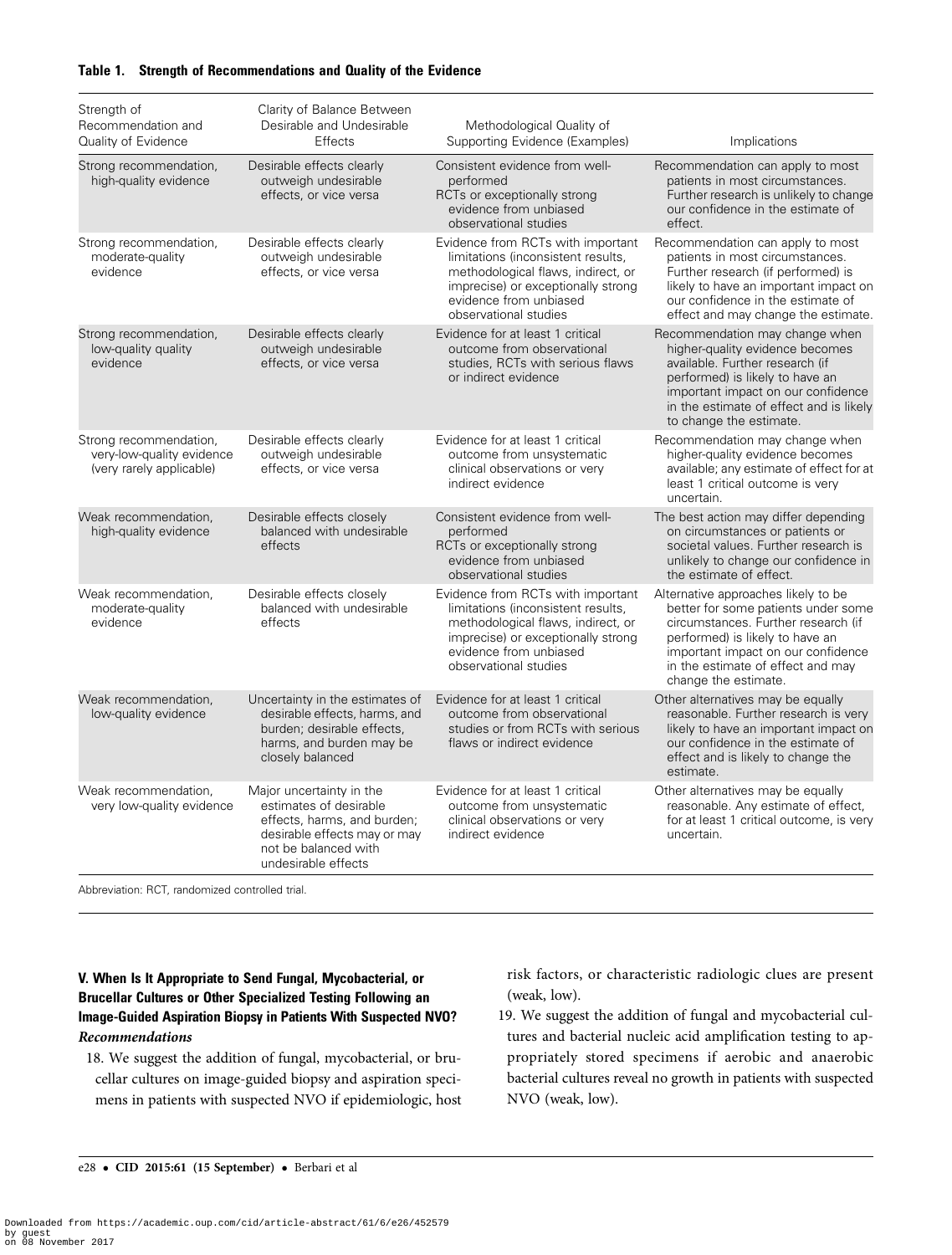# VI. When Is It Appropriate to Send the Specimens for Pathologic Examination Following an Image-Guided Aspiration Biopsy in Patients With Suspected NVO?

# Recommendation

20. If adequate tissue can be safely obtained, pathologic specimens should be sent from all patients to help confirm a diagnosis of NVO and guide further diagnostic testing, especially in the setting of negative cultures (strong, low).

### VII. What Is the Preferred Next Step in Patients With Nondiagnostic Image-Guided Aspiration Biopsy and Suspected NVO? Recommendations

- 21. In the absence of concomitant bloodstream infection, we recommend obtaining a second aspiration biopsy in patients with suspected NVO in whom the original image-guided aspiration biopsy specimen grew a skin contaminant (coagulase-negative staphylococci [except S. lugdunensis], Propionibacterium species, or diphtheroids) (strong, low).
- 22. In patients with a nondiagnostic first image-guided aspiration biopsy and suspected NVO, further testing should be done to exclude difficult-to-grow organisms (eg, anaerobes, fungi, Brucella species, or mycobacteria) (strong, low).
- 23. In patients with suspected NVO and a nondiagnostic imageguided aspiration biopsy and laboratory workup, we suggest either repeating a second image-guided aspiration biopsy, performing percutaneous endoscopic discectomy and drainage (PEDD), or proceeding with an open excisional biopsy (weak, low).

# RECOMMENDATIONS FOR CLINICAL THERAPY

# VIII. When Should Empiric Antimicrobial Therapy Be Started in Patients With NVO?

# Recommendations

- 24. In patients with normal and stable neurologic examination and stable hemodynamics, we suggest holding empiric antimicrobial therapy until a microbiologic diagnosis is established (weak, low).
- 25. In patients with hemodynamic instability, sepsis, septic shock, or severe or progressive neurologic symptoms, we suggest the initiation of empiric antimicrobial therapy in conjunction with an attempt at establishing a microbiologic diagnosis (weak, low).

# IX. What Is the Optimal Duration of Antimicrobial Therapy in Patients With NVO?

# Recommendations

- 26. We recommend a total duration of 6 weeks of parenteral or highly bioavailable oral antimicrobial therapy for most patients with bacterial NVO (strong, low).
- 27. We recommend a total duration of 3 months of antimicrobial therapy for most patients with NVO due to Brucella species (strong, moderate).

# X. What Are the Indications for a Surgical Intervention in Patients With NVO?

# Recommendations

- 28. We recommend surgical intervention in patients with progressive neurologic deficits, progressive deformity, and spinal instability with or without pain despite adequate antimicrobial therapy (strong, low).
- 29. We suggest surgical debridement with or without stabilization in patients with persistent or recurrent bloodstream infection (without alternative source) or worsening pain despite appropriate medical therapy (weak, low).
- 30. We advise against surgical debridement and/or stabilization in patients who have worsening bony imaging findings at 4–6 weeks in the setting of improvement in clinical symptoms, physical examination, and inflammatory markers (weak, low).

# RECOMMENDATIONS FOR CLINICAL FOLLOW-UP

# XI. How Should Failure of Therapy Be Defined in Treated Patients With NVO?

# Recommendation

31. We suggest that persistent pain, residual neurologic deficits, elevated markers of systemic inflammation, or radiographic findings alone do not necessarily signify treatment failure in treated NVO patients (weak, low).

# XII. What Is the Role of Systemic Inflammatory Markers and MRI in the Follow-up of Treated Patients With NVO? Recommendations

- 32. We suggest monitoring systemic inflammatory markers (ESR and or CRP) in patients with NVO after approximately 4 weeks of antimicrobial therapy, in conjunction with a clinical assessment (weak, low).
- 33. We recommend against routinely ordering follow-up MRI in patients with NVO in whom a favorable clinical and laboratory response to antimicrobial therapy was observed (strong, low).
- 34. We suggest performing a follow-up MRI to assess evolutionary changes of the epidural and paraspinal soft tissues in patients with NVO who are judged to have a poor clinical response to therapy (weak, low).

# XIII. How Do You Approach a Patient With NVO and Suspected Treatment Failure?

- 35. In patients with NVO and suspected treatment failure, we suggest obtaining markers of systemic inflammation (ESR and CRP). Unchanged or increasing values after 4 weeks of treatment should increase suspicion for treatment failure (weak, low).
- 36. We recommend obtaining a follow-up MRI with emphasis on evolutionary changes in the paraspinal and epidural soft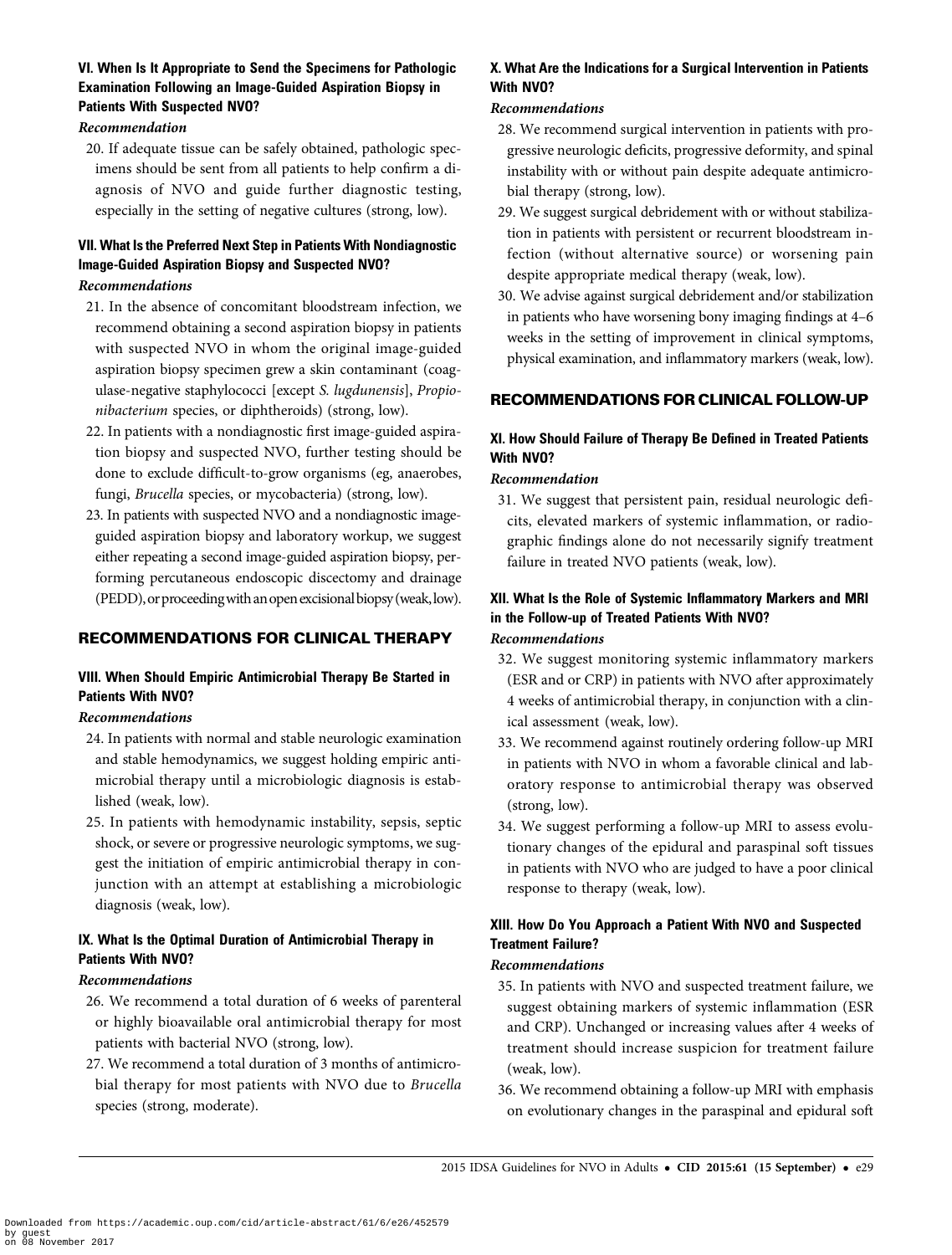tissue findings in patients with NVO and suspected treatment failure (strong, low).

- 37. In patients with NVO and clinical and radiographic evidence of treatment failure, we suggest obtaining additional tissue samples for microbiologic (bacteria, fungal, and mycobacterial) and histopathologic examination, either by imageguided aspiration biopsy or through surgical sampling (weak, very low).
- 38. In patients with NVO and clinical and radiographic evidence of treatment failure, we suggest consultation with a spine surgeon and an infectious disease physician (weak, very low).

### INTRODUCTION

The incidence of NVO varies by country, age of the population studied, and whether endemic infections are included. In one study from France, the overall incidence of NVO was 2.4 per 100 000. The incidence increased with age to reach 6.5 per 100 000 in patients 50–70 years of age [\[21\]](#page-17-0). Although rare, NVO is the most common form of hematogenous osteomyelitis in patients aged >50 years and represents 3%–5% of all cases of osteomyelitis [\[8\]](#page-17-0). An increase in the incidence of NVO has been attributed to an increase in susceptible patients such as intravenous drug users, individuals undergoing hemodialysis, and immunocompromised hosts.

The diagnosis of NVO may be difficult and requires many different modalities including serologic, radiographic, and microbiologic diagnostic tests. For the purpose of these guidelines, the term "image-guided aspiration biopsy" epitomizes a needle aspiration, typically from disc space, performed either under computed tomographic (CT) or fluoroscopic guidance. The aspiration biopsy typically incorporates 2 specimens: aspiration fluid and a tissue sample. The management of NVO necessitates a prolonged course of intravenous and or oral antimicrobial therapy as well as surgical debridement in almost 50% of patients [[6](#page-17-0)]. Many questions pertaining to the optimal diagnostic strategies and management of patients with NVO remain unanswered. The primary focus of these guidelines will be to provide evidence-based guidelines, and, if that is not possible, consensus statements that address current controversies in the diagnosis and management of patients with NVO. An exhaustive review of the pathophysiology of NVO is not within the scope of these guidelines. Interested readers are encouraged to review selected references [\[1,](#page-17-0) [22,](#page-17-0) [23\]](#page-17-0). For the purpose of the guidelines, the following terms will be used: bacterial NVO, brucellar NVO, fungal NVO, or mycobacterial NVO, with bacterial NVO denominating infections due to common bacterial infections (eg, staphylococci, aerobic gram-negatives, streptococci, and anaerobes). The other terms are self-explanatory. In many instances, the panel has made recommendations based on expert opinion only, realizing that the amount of data to support a specific recommendation is limited. The panel acknowledges that there are diverse practice patterns that seem to be equally effective in the management of NVO. However, an essential advantage of this specific therapeutic approach is the strong collaboration between all involved medical and surgical specialists (eg, orthopedic surgeons, radiologists, neurosurgeons, infectious disease specialists, pain specialists). It is anticipated that adoption of these guidelines may help reduce morbidity, mortality, and the costs associated with the management of NVO. The panel acknowledges that not all medical institutions will have the adequate resources to implement all of the recommendations in these guidelines. Proper referral may be needed. The panel elected not to address patients with spinal implant–associated infections, patients with postprocedure infections, and patients with epidural abscess without associated NVO. The management of these entities may differ from the management of patients with NVO. These topics can be addressed in future guidelines. The panel addressed the following 13 clinical questions:

(I) When should the diagnosis of NVO be considered?

(II) What is the appropriate diagnostic evaluation of patients with suspected NVO?

(III) When should an image-guided aspiration biopsy or additional workup be performed in patients with NVO?

(IV) How long should antimicrobial therapy be withheld prior to an image-guided diagnostic aspiration biopsy in patients with suspected NVO?

(V) When is it appropriate to send fungal, mycobacterial, or brucellar cultures or other specialized testing following an image-guided aspiration biopsy in patients with suspected NVO?

(VI) When is it appropriate to send the specimens for pathologic examination following an image-guided aspiration biopsy in patients with suspected NVO?

(VII) What is the preferred next step in patients with nondiagnostic image-guided aspiration biopsy and suspected NVO?

(VIII) When should empiric antimicrobial therapy be started in patients with NVO?

(IX) What is the optimal duration of antimicrobial therapy in patients with NVO?

(X) What are the indications for a surgical intervention in patients with NVO?

(XI) How should failure of therapy be defined in treated patients with NVO?

(XII) What is the role of systemic inflammatory markers and MRI in the follow-up of treated patients with NVO?

(XIII) How do you approach a patient with NVO and suspected treatment failure?

e30 • CID 2015:61 (15 September) • Berbari et al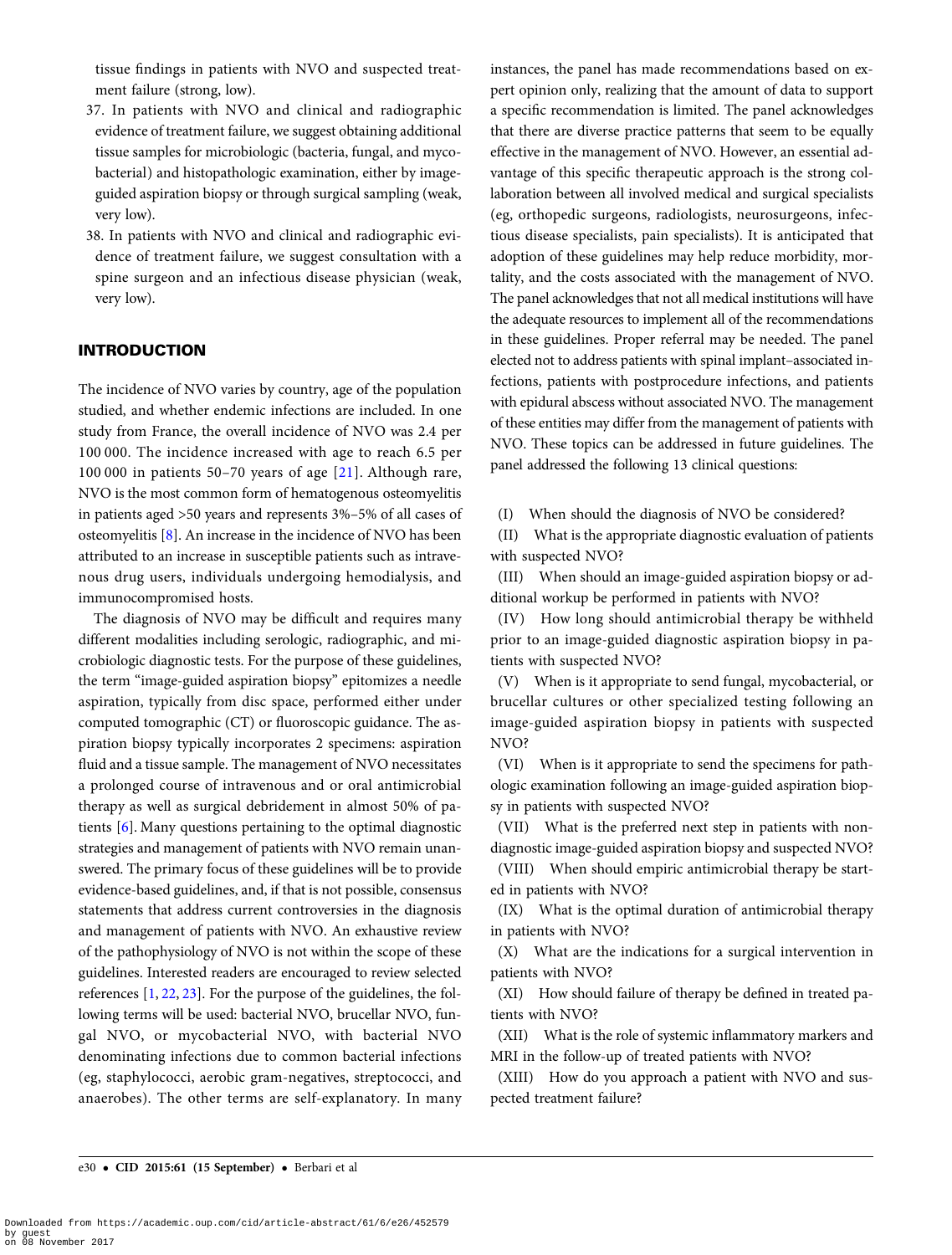### PRACTICE GUIDELINES

Practice guidelines are systematically developed statements to assist practitioners and patients in making decisions about appropriate healthcare delivery for specific clinical circumstances [\[24](#page-17-0)]. Attributes of high-quality guidelines include validity, reliability, reproducibility, clinical applicability, clinical flexibility, clarity, multidisciplinary process, review of evidence, and documentation [[24](#page-17-0)].

### **METHODOLOGY**

#### Panel Composition

We convened a panel of 11 experts, including specialists in infectious diseases, spine orthopedic surgery, and neuroradiology. The panel included physicians affiliated with an academic institution, and physicians who are mainly clinicians. One is a spine orthopedic surgeon and 1 is a neuroradiologist. Among the 11 panel members, 9 are from the United States, 1 is from Europe, and 1 is from the Middle East.

### Literature Review and Analysis

In accordance with the IDSA format, the panel identified 13 clinical questions to address and assigned 3 different groups in charge of drafting responses to the questions identified, divided into the Diagnosis, Management, and Follow-up sections of the guidelines. Panel members thoroughly reviewed the literature pertinent to each of the questions using PubMed/Medline, Cochrane Library, Elton B. Stephens Company, CINAHL (Cumulative Index to Nursing and Allied Health Literature), Google Scholar, the National Guidelines Clearinghouse, ClinicalTrials.gov, references in published articles, pertinent websites, textbooks, and abstracts of original research and review articles in any language on NVO.

The search looked at publications from 1970 to December 2014 to find articles that assessed NVO using the following keywords: vertebral osteomyelitis, pyogenic, infectious, discitis, spondylodiscitis, spinal infection, epidural abscess, diagnostic, therapy, aspiration, antimicrobial therapy, MRI, treatment, empiric antimicrobial therapy, and surgical intervention.

#### Process Overview

In creating the guidelines, the panel followed the newly created Grading of Recommendations Assessment, Development and Evaluation (GRADE) system recommended by IDSA. This included systematically weighing the quality of the available evidence and grading our recommendations. To evaluate evidence, the panel followed a process consistent with other IDSA guidelines, including a systematic weighing of the quality of the evidence and the grade of recommendation. High-quality evidence does not necessarily lead to strong

recommendations; conversely, strong recommendations can arise from low-quality evidence if one can be confident that the desired benefits clearly outweigh the undesirable consequences. The main advantages of the GRADE approaches are the detailed and explicit criteria for grading the quality of evidence and the transparent process for making recommendations [[17](#page-17-0)–[20](#page-17-0)] (Table [1](#page-2-0)). This system requires that the assigned strength of a recommendation be either "strong" or "weak." The main criterion for assigning a "strong" recommendation is that the potential benefits clearly outweigh the potential risks. The panel chair reviewed all the recommendation grading and then worked with the panel to achieve consensus via regular teleconference and email communications.

#### Consensus Development Based on Evidence

The panel members met in person twice, during the 2010 and 2012 IDSA annual meetings, and participated in 9 teleconferences. The chair presented a preliminary version of the guidelines in 2012 and sought feedback via email from the panel. All panel members participated in the preparation of the clinical questions and writing for the draft guidelines, which were then collated, revised and disseminated for review to the entire panel. The guidelines were reviewed and endorsed by the European Society for Microbiology and Infectious Diseases, Musculoskeletal Infection Society, American Society of Spine Radiology, and Radiologic Spine Society. We also sought and received extensive feedback from several external reviewers, and the guideline manuscript was reviewed and approved by the IDSA Standards and Practice Guidelines Committee (SPGC) and by the IDSA Board of Directors (Steven Schmidt recused himself from Board approval as he was a member of the guideline panel).

#### Guidelines and Conflicts of Interest

All members of the expert panel complied with the IDSA policy regarding conflicts of interest, which requires disclosure of any financial or other interests that might be construed as constituting an actual, potential, or apparent conflict. Members of the expert panel were provided a conflicts of interest disclosure statement from IDSA and were asked to identify ties to companies developing products that might be affected by promulgation of the guidelines. The statement requested information regarding employment, consultancies, stock ownership, honoraria, research funding, expert testimony, and membership on company advisory committees. The panel was instructed to make decisions on a case-by-case basis as to whether an individual's role should be limited as a result of a conflict, but no limiting conflicts were identified.

# Revision Dates

At annual intervals, the panel chair, the liaison advisor, and the chair of the SPGC will determine the need for revisions of the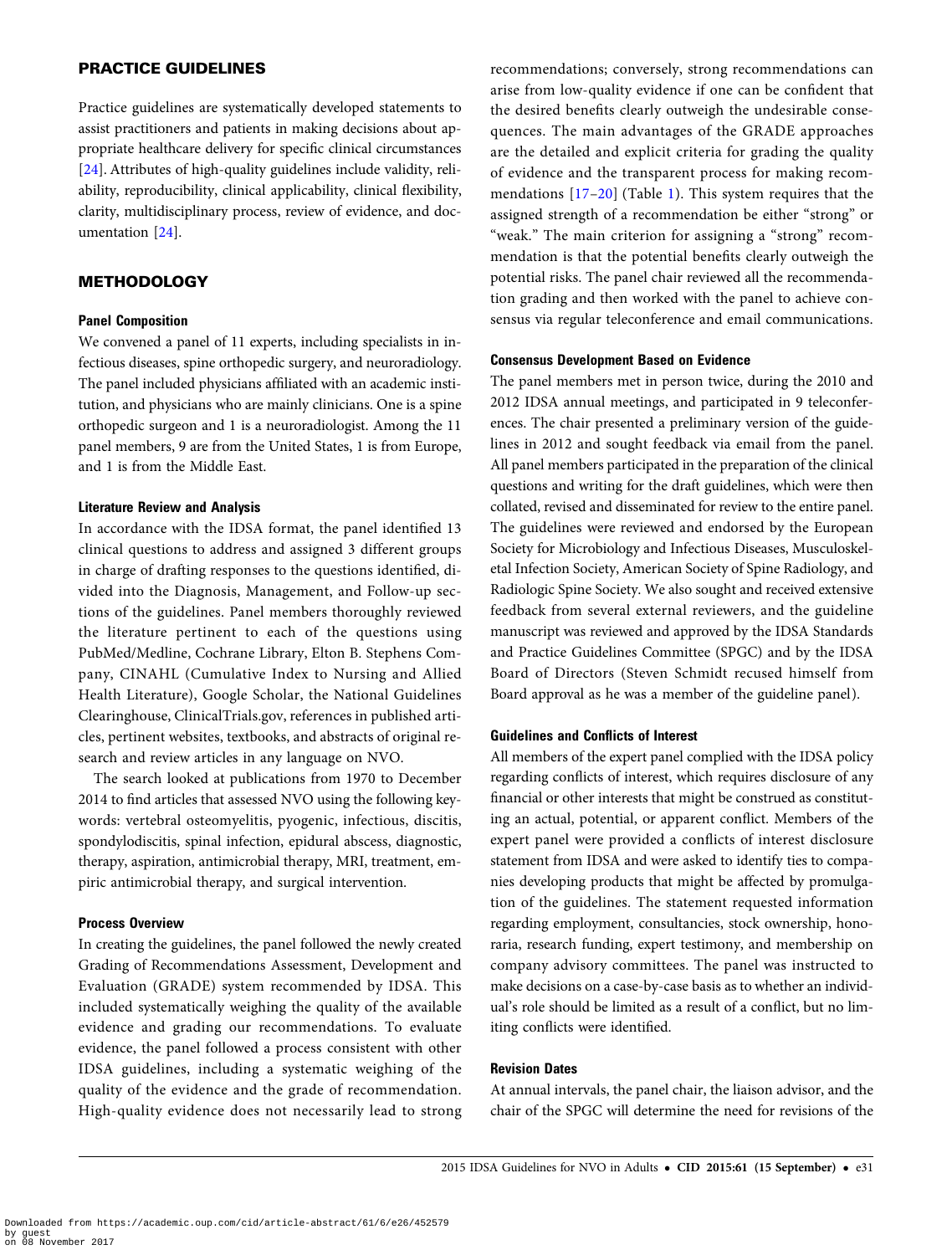updated guidelines based on an examination of current literature. If necessary, the entire panel will reconvene to discuss potential changes. When appropriate, the panel will recommend full revision of the guidelines to the IDSA SPGC and the Board for review and approval.

# RECOMMENDATIONS FOR CLINICAL **DIAGNOSTICS**

# I. When Should the Diagnosis of NVO Be Considered?

# Recommendations

- 1. Clinicians should suspect the diagnosis of NVO in patients with new or worsening back or neck pain and fever (strong, low).
- 2. Clinicians should suspect the diagnosis of NVO in patients with new or worsening back or neck pain and elevated ESR or CRP (strong, low).
- 3. Clinicians should suspect the diagnosis of NVO in patients with new or worsening back or neck pain and bloodstream infection or infective endocarditis (strong, low).
- 4. Clinicians may consider the diagnosis of NVO in patients who present with fever and new neurologic symptoms with or without back pain (weak, low).
- 5. Clinicians may consider the diagnosis of NVO in patients who present with new localized neck or back pain, following a recent episode of Staphylococcus aureus bloodstream infection (weak, low).

### Evidence Summary

NVO is a serious condition and if the diagnosis is delayed, it may lead to permanent spinal cord injury or septicemia. Because idiopathic back or neck pain are extremely common symptoms, the diagnosis of rare, albeit serious conditions such as infection or malignancy of the spine is often delayed. In one study, the average time to diagnosis was 2–4 months [\[25](#page-17-0)]. In another study, 34% of 101 patients with NVO were initially misdiagnosed [\[26](#page-17-0)]. The diagnosis can also be delayed in paraplegic patients [\[27](#page-17-0)]. Patients who are elderly, immunocompromised, or active intravenous drug abusers (IVDAs), have indwelling central catheters, or have undergone recent instrumentation are most at risk for bacterial NVO [\[28](#page-17-0), [29\]](#page-17-0). Mycobacterium tuberculosis and Brucella species should be considered in areas of high endemicity [\[30\]](#page-17-0). Mycobacterium avium complex NVO should be considered in human immunodeficiency virus-infected patients presenting with back pain in the setting of immune reconstitution following initiation of antiretroviral therapy. The diagnosis of NVO is straightforward when patients present with focal acute back pain and fever. In this circumstance, imaging studies can lead to an accurate and definitive diagnosis. However, fever is only present in up to 45% of patients with bacterial NVO. Fever is rarely present in patients

with mycobacterial, brucellar, or fungal NVO and may be masked in patients taking analgesics with antipyretic effects [\[31](#page-18-0)–[35](#page-18-0)]. In patients with insidious chronic back pain or in patients with paraplegia, the diagnosis can be overlooked due to other, more common causes of back or neck pain. The pain is typically localized to the infected disc space area and is exacerbated by physical activity or percussion to the affected area. Pain may radiate to the abdomen, hip, leg, scrotum, groin, or perineum [[36\]](#page-18-0). Paravertebral muscle tenderness and spasm, and limitation of spine movement, are the predominant physical examination findings. In a series of 253 patients with bacterial NVO, 43% had epidural or paravertebral extension [\[6\]](#page-17-0). Spinal cord or nerve root compression and meningitis may occur. Neurologic signs and symptoms are more commonly encountered in patients with cervical or thoracic involvement.

An elevated ESR or CRP result in patients with back pain, though not specific, has a sensitivity that can range from 94% to 100% [[37](#page-18-0), [38](#page-18-0)]. These inflammatory markers are often used to rule out the presence of an infection or a malignancy in patients with protracted back pain. Up to 40% of patients with NVO have a normal white blood cell (WBC) count [\[37](#page-18-0)]. Screening for multiple myeloma with an serum protein electrophoresis may be warranted, if the original workup including an image-guided biopsy remains inconclusive.

A history of back pain or radicular symptoms should be elicited in patients with a history of or concomitant Staphylococcus aureus bloodstream infection in the previous year [\[1,](#page-17-0) [9](#page-17-0), [10](#page-17-0)]. A careful examination and percussion of the spine is warranted [\[37](#page-18-0)]. Patients with concomitant back pain and S. aureus bloodstream infection should be further investigated with an imaging study to rule out the presence of NVO or paraspinal abscess.

# II. What Is the Appropriate Diagnostic Evaluation of Patients With Suspected NVO?

- 6. We recommend performing a pertinent medical and motor/ sensory neurologic examination in patients with suspected NVO (strong, low).
- 7. We recommend obtaining bacterial (aerobic and anaerobic) blood cultures (2 sets) and baseline ESR and CRP in all patients with suspected NVO (strong, low).
- 8. We recommend a spine MRI in patients with suspected NVO (strong, low).
- 9. We suggest a combination spine gallium /Tc99 bone scan, or computed tomography scan or a positron emission tomography scan in patients with suspected NVO when MRI cannot be obtained (eg, implantable cardiac devices, cochlear implants, claustrophobia, or unavailability) (weak, low).
- 10. We recommend obtaining blood cultures and serologic tests for Brucella species in patients with subacute cases of NVO residing in endemic areas for brucellosis (strong, low).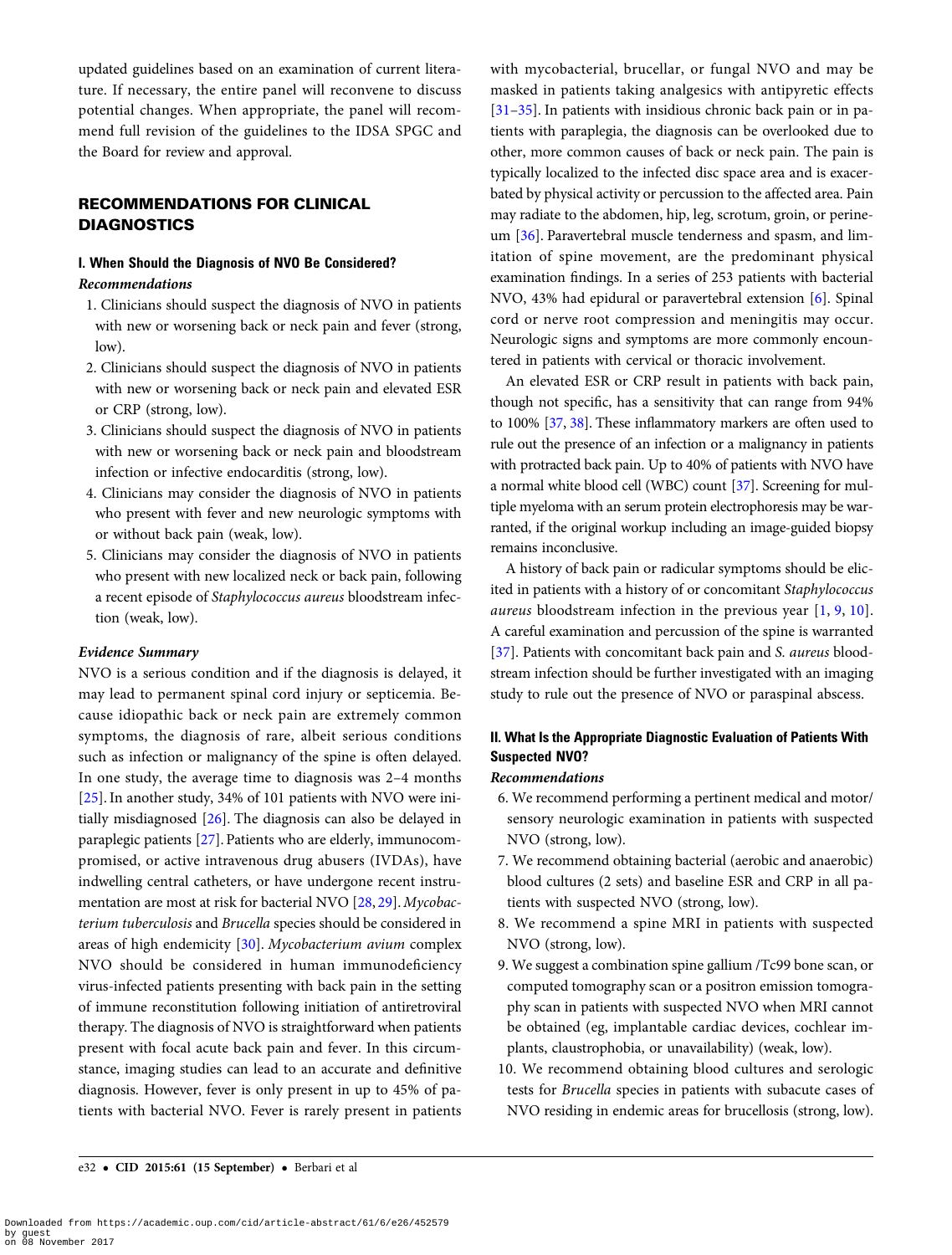- 11. We suggest obtaining fungal blood cultures in patients with suspected NVO and at risk for fungal infection (epidemiologic risk or host risk factors) (weak, low).
- 12. We suggest performing a PPD test or obtaining an interferon-γ release assay in patients with subacute NVO and at risk for Mycobacterium tuberculosis NVO (ie, originating or residing in endemic regions or having risk factors) (weak, low).
- 13. In patients with suspected NVO, evaluation by an infectious disease specialist and a spine surgeon may be considered (weak, low).

#### Evidence Summary

Medical and neurologic history and examinations should be performed on all patients with suspected NVO, including looking for signs of potential entry sources of hematogenous seeding. Pertinent history should focus on prior use of antimicrobials and prior surgical procedures, as well as history of urinary tract infection, bloodstream infection, skin or soft tissue infection, and intravenous drug use. An appropriate neurologic and medical examination should include an assessment of a motor and sensory function, including assessment for intestinal and urinary incontinence as well as signs and symptoms of infective endocarditis. It takes 3–6 weeks after the onset of symptoms for bone destruction to be evident on plain roentgenography. MRI, when feasible, should be the first diagnostic imaging of choice in patients with suspected NVO [[39](#page-18-0)– [41](#page-18-0)].MRI of the spine has a sensitivity of 97%, specificity of 93%, and an accuracy of 94% in diagnosing NVO [[41,](#page-18-0) [42](#page-18-0)]. The inability to distinguish the margins between the disc space and adjacent vertebral marrow on T1-weighted images associated with increased signal intensity from the disc and the adjacent involved marrow on T2-weighted images is the hallmark of bacterial NVO. In tuberculous or brucellar NVO, T1-weighted sequences appear to be more sensitive than T2-weighted sequences in demonstrating the inflammatory processes in the vertebral bodies [[43](#page-18-0)]. Extension of the infectious process to the paravertebral space causing an epidural abscess or a paravertebral abscess is best seen on the gadolinium with diethylenetriaminepentacetate (Gd-DTPA)–enhanced MRI. Gd-DTPA enhancement may be the first sign of an acute inflammatory process and is used to enhance specificity [\[39\]](#page-18-0). MRI can also differentiate NVO from more common degenerative, traumatic, or neoplastic diseases. A repeat examination may be warranted within 1–3 weeks if the initial imaging study fails to show typical features of NVO [\[44\]](#page-18-0).

In patients with implantable devices or severe claustrophobia, in whom MRI cannot be performed, a combination spine gallium/Tc99 bone scan can be performed. Gallium 67 (Ga67) is a group III b transition metal that is analogous to iron. It binds to lactoferrin produced by neutrophils, and siderophores produced by microorganisms. Gallium spine scan is typically combined with a bone scan and has a specificity of >90%. Its sensitivity of 91% makes it a valuable test to rule out NVO in patients with a questionable diagnosis [\[45](#page-18-0), [46\]](#page-18-0). Indium-tagged WBC scanning lacks sensitivity in the diagnosis of NVO and should not be primarily used in establishing the diagnosis of NVO [[47\]](#page-18-0).

CT scanning is useful to assess the degree of bony and soft tissue involvement and is a very useful test to guide the percutaneous needle aspiration biopsy. Adjacent bone edema and narrowing of the disk space are among the earliest and most consistent findings but may be nonspecific. Positron emission tomographic (PET) scanning is highly sensitive for detecting chronic osteomyelitis. A negative PET scan excludes the diagnosis of osteomyelitis, including NVO, as the sensitivity of the test is expected to be very high in view of the high concentration of red marrow in the axial skeleton [[48](#page-18-0)]. Selected third-party payers may limit reimbursement of PET scanning to patients with malignancy. Prior authorization may be warranted in these circumstances.

A minimum of 2 bacterial blood cultures (aerobic and anaerobic) sets should be routinely sent for all patients with suspected NVO [[49,](#page-18-0) [50](#page-18-0)]. When brucella is suspected, such as in patients with high epidemiologic risk, blood cultures should be incubated for up to 2 weeks and Brucella serologic testing should be performed. Outside the United States, the Coombs test is com-monly used for the diagnosis of brucellar NVO [[51\]](#page-18-0); in one study, a titer of  $\geq$ 1:160 was found in all patients with brucellar NVO [[40](#page-18-0)]. Enzyme-linked immunosorbent assay (ELISA) has proven to be superior in complicated cases of brucellosis and might be of value in patients with brucellar NVO [[51\]](#page-18-0).

Fungal vertebral osteomyelitis is rare and can occur in patients with certain epidemiologic risks (blastomycosis, coccidioidomycosis, or histoplasmosis) or certain host risk factors such as immunocompromised hosts (Aspergillus species), IVDA, indwelling intravenous catheters (Candida species, Aspergillus species) [[52](#page-18-0)–[61](#page-18-0)]. Fungal serologies, antigen detection assays, and fungal blood cultures may aid in the diagnosis of patients at risk [\[62](#page-18-0)–[67](#page-18-0)]. Routine blood cultures may also detect candidemia.

In patients with NVO with suspected tuberculous infection who reside in or have a history of residence in endemic areas, a PPD test or an interferon-γ release assay may be useful. However, false-positive and false-negative results may be encountered with these tests. Hence, in a scenario of high clinical suspicion, we recommend submission of aspiration specimens from an image-guided aspiration biopsy for mycobacterial tissue cultures regardless of the results of these tests. Radiographic findings that should raise suspicion for Mycobacterium tuberculosis NVO infection include (1) destruction of 2 or more contiguous vertebrae and their opposed endplates, (2) spread along the anterior longitudinal ligament, (3) disc infection with or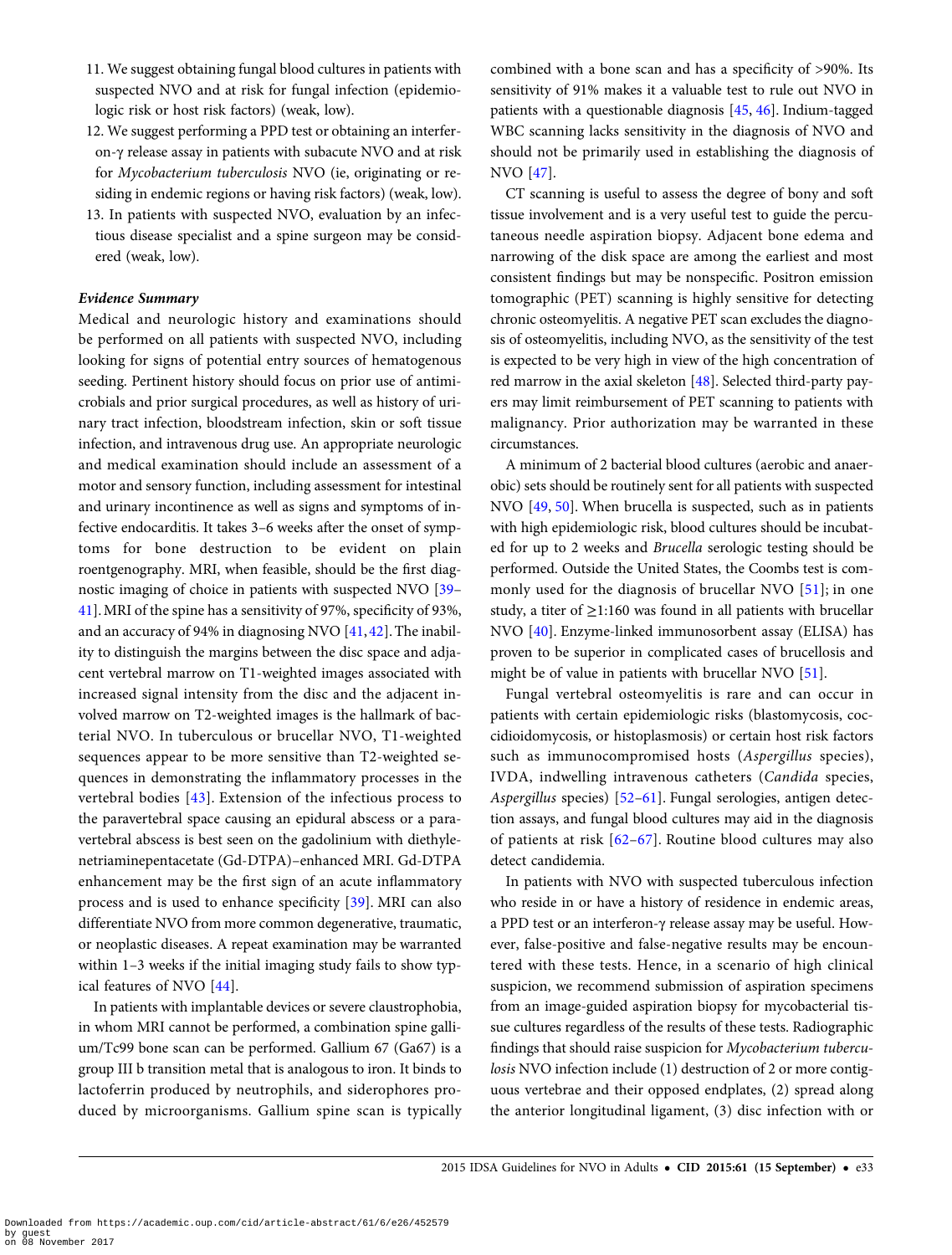without a paraspinal mass or mixed soft tissue fluid collection, or, less commonly, (4) spondylitis without disc involvement [\[68\]](#page-18-0). An interferon-γ release assay has been shown to have a higher sensitivity than PPD, especially in patients with altered immunity [[69\]](#page-18-0). A recent study found a higher sensitivity and specificity of enzyme-linked immunospot assay compared with PPD in the diagnosis of tuberculous NVO (sensitivity, 82.8% vs 58.6% and specificity, 81.3% vs 59.4%, respectively) [\[70](#page-18-0)].

### III. When Should an Image-Guided Aspiration Biopsy or Additional Workup Be Performed in Patients With NVO? Recommendations

- 14. We recommend an image-guided aspiration biopsy in all patients with suspected NVO (based on clinical, laboratory, and imaging studies) when a microbiologic diagnosis for a known associated organism (S. aureus, Staphylococcus lugdunensis, and Brucella species) has not been established by blood cultures or serologic tests (strong, low).
- 15. We advise against performing an image-guided aspiration biopsy in patients with S. aureus, S. lugdunensis, or Brucella species bloodstream infection suspected of having NVO based on clinical, laboratory, and imaging studies (strong, low).
- 16. We advise against performing an image-guided aspiration biopsy in patients with suspected subacute NVO (high endemic setting) and strongly positive Brucella serology (strong, low).

#### Evidence Summary

Empiric antimicrobial treatment of NVO should be deferred when possible until a diagnostic image-guided aspiration and/ or biopsy of the affected area is obtained. Empiric therapy should not be deferred in life-threatening conditions such as sepsis or impending spinal cord compression. Every effort should be made to identify the offending pathogen prior to initiation of antimicrobial therapy. Image-guided diagnostic aspiration biopsy sampling should be the first invasive diagnostic step in patients suspected of having NVO. The aspiration biopsy may lead to a microbiologic diagnosis and obviate the need for open surgical intervention in 50%–60% of cases or more [[5](#page-17-0), [71](#page-18-0)–[73\]](#page-18-0). Pathologic examination of aspiration specimens may help differentiate an infectious from a malignant or degenerative process. The sensitivity of the image-guided biopsy in evaluated studies varied between 30% and 74% [\[5,](#page-17-0) [74,](#page-18-0) [75](#page-18-0)]. Reported complications of image-guided aspiration biopsy sampling include aortic and vascular injuries, psoas muscle puncture or nerve damage, hematoma formation, and biopsy of incorrect level [\[76](#page-18-0)]. Although severe, these complications are exceedingly rare when this procedure is performed by a trained operator.

Image-guided specimens should be processed for pathological examination looking for the presence of acute or chronic

e34 • CID 2015:61 (15 September) • Berbari et al

inflammation, granuloma formation, and malignancy. In addition to bacterial cultures, mycobacterial, brucellar, and fungal cultures should be obtained in cases of subacute and chronic NVO [\[52](#page-18-0)].

The main microbiologic etiology of bacterial NVO is S. aureus [\[9\]](#page-17-0). Blood cultures can be positive in up to 50% of cases of S. aureus NVO. A positive blood culture for S. aureus obviates the need for an image-guided aspiration specimen in patients with clinical, laboratory, and radiologic findings suggestive of NVO [\[1,](#page-17-0) [10,](#page-17-0) [77](#page-18-0)]. In a national study from Denmark of 8739 patients with S. aureus bloodstream infection, an incidence of 6% of associated NVO was found in patients aged > 50 years in whom no obvious entry source was identified [\[77](#page-18-0)]. Staphylococcus lugdunensis has been associated with deep-seated infections and can often behave like S. aureus [\[78](#page-19-0), [79](#page-19-0)]. A persistently positive blood culture for this organism in NVO may obviate the need for an image-guided biopsy. A sustained bloodstream infection with other coagulase-negative staphylococci in patients with suspected NVO receiving chronic hemodialysis or in patients with infected intravascular devices may also obviate the need for image-guided aspiration biopsy [[80](#page-19-0), [81](#page-19-0)]. The need for an image-guided aspiration biopsy in patients with suspected NVO and concomitant bloodstream infection with other microorganisms (ie, Candida species, Enterobacteriaceae, streptococci, Pseudomonas species) is left to the discretion of the treating physicians.

In endemic countries, Brucella is a very common cause of NVO. In a recent study from Greece, 11 of 33 patients admitted with spinal infections to a teaching hospital had brucellosis [[40,](#page-18-0) [82](#page-19-0)]. A false-negative serologic test is unusual in patients with brucellar NVO. In one study, all patients with brucellar NVO had serum antibody titers of  $\geq$ 1:160 [[40](#page-18-0)]. For serum agglutination and Coombs titers, the cutoff point is ≥1:160. In an endemic setting, patients with suspected brucellar NVO with either positive blood cultures or serology may not require image-guided aspiration biopsy to confirm the diagnosis. In the United States, a low-endemicity country, an ELISA screen is performed initially, followed by a confirmatory agglutination test [[52](#page-18-0)]. In this setting, a false-positive test for Brucella serology is more likely and an image-guided aspiration biopsy may be warranted [\[83\]](#page-19-0). Given the rarity of this infection in nonendemic areas, an evaluation by a spine surgeon and an infectious disease specialist is advised in the course of management of patients with brucellar NVO [[52](#page-18-0)].

# IV. How Long Should Antimicrobial Therapy Be Withheld Prior to an Image-Guided Diagnostic Aspiration Biopsy in Patients With Suspected NVO?

#### Recommendation

17. In patients with neurologic compromise with or without impending sepsis or hemodynamic instability, we recommend immediate surgical intervention and initiation of empiric antimicrobial therapy (strong, low).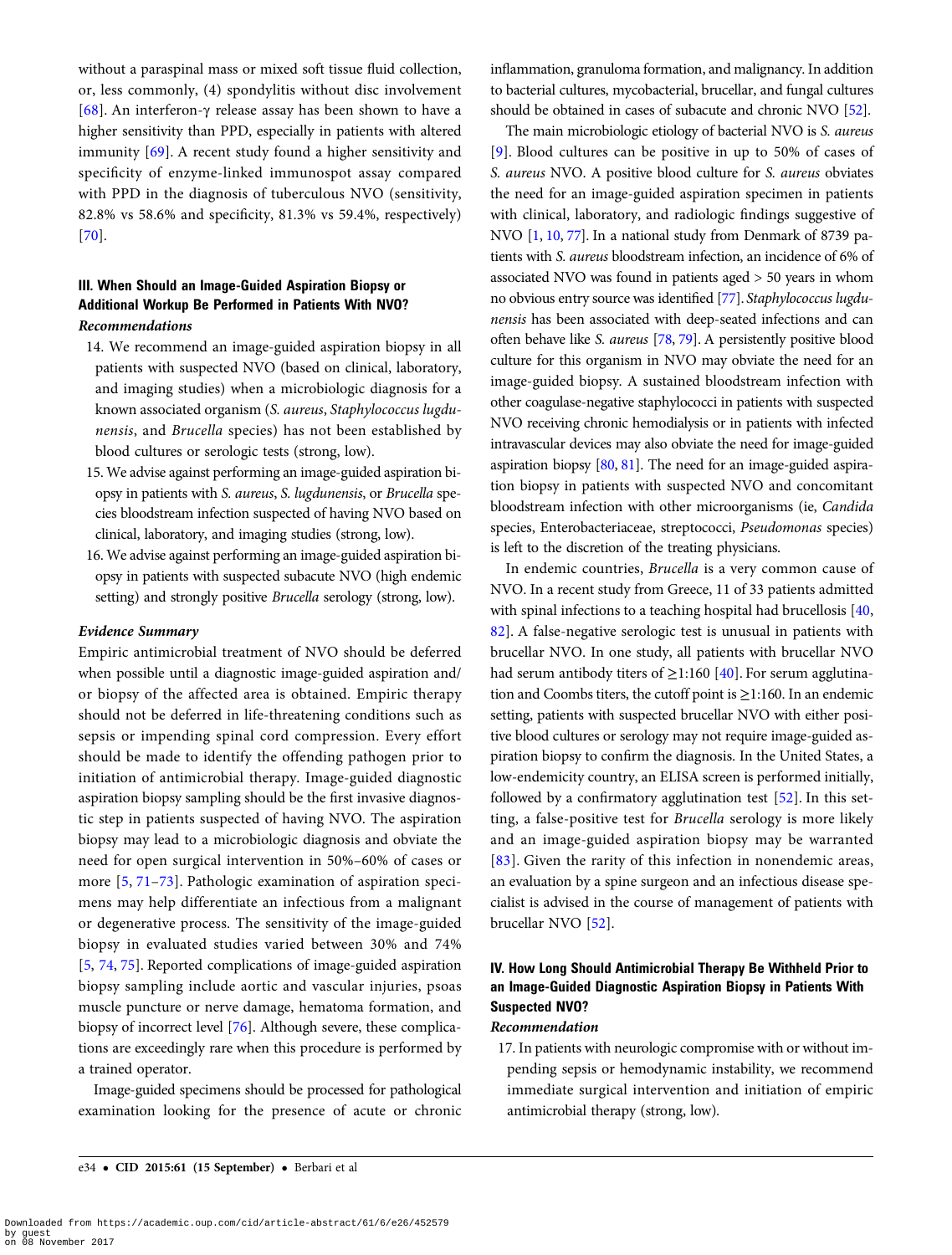#### Evidence Summary

Prior exposure to antimicrobial therapy has been associated with a decrease in the microbiologic yield of the image-guided biopsy in patients with NVO [\[72,](#page-18-0) [84](#page-19-0)–[86\]](#page-19-0). In one study, this association was not statistically significant [[87\]](#page-19-0).Holding antimicrobial therapy for a limited period of time prior to an imageguided aspiration biopsy to increase the sensitivity of culture results has been advocated [\[72,](#page-18-0) [84](#page-19-0)–[86](#page-19-0)]. Pending further studies, the panel believes that holding antibiotics when feasible for 1–2 weeks is reasonable [[88](#page-19-0)]. The optimal duration to hold antimicrobials may also be dependent on the half-life of the antimicrobial used and its postantibiotic effect. In patients with neurologic compromise, immediate surgical intervention and use of antimicrobial therapy are often required [[89](#page-19-0)]. Furthermore, the panel believes that clinicians should not withhold antimicrobial therapy prior to image-guided biopsy in patients with impending sepsis or hemodynamic instability.

# V. When Is It Appropriate to Send Fungal, Mycobacterial, or Brucellar Cultures or Other Specialized Testing Following an Image-Guided Aspiration Biopsy in Patients With Suspected NVO?

#### Recommendations

- 18. We suggest the addition of fungal, mycobacterial, or brucellar cultures on image-guided biopsy and aspiration specimens in patients with suspected NVO if epidemiologic, host risk factors, or characteristic radiologic clues are present (weak, low).
- 19. We suggest the addition of fungal and mycobacterial cultures, and bacterial nucleic acid amplification testing to appropriately stored specimens if aerobic and anaerobic bacterial cultures reveal no growth in patients with suspected NVO (weak, low).

#### Evidence Summary

The epidemiology of the causative agents for NVO varies across the geographic locations. In the majority of the world, typical bacterial agents such as S. aureus, streptococcal species, enteric bacteria, and other gram-negative rods are the most common pathogens identified in NVO [[9\]](#page-17-0). However, in certain endemic regions, M. tuberculosis and Brucella species are among the common causative agents of NVO. Mete et al reported 100 cases of NVO in one center in Turkey between 2000 and 2007; 44% had typical bacterial pathogens, 24% had Brucella species, and 32% had *M. tuberculosis* [\[90\]](#page-19-0). In another study, Sakkas et al describe the epidemiology of NVO in a single center in central Greece over the same time period (2000–2007). Bacterial NVO accounted for 58% of the cases, Brucella species for 34%, and M. tuberculosis for 9% [[91\]](#page-19-0). Using a national hospital database in France between 2002 and 2003, Grammatico et al reported that typical bacterial pathogens accounted for 58%, tuberculosis for 31%, and Brucella species for 0.7% of the cases [\[21](#page-17-0)].

There is a significantly higher incidence of human brucellosis in Spain and other countries of the Mediterranean basin, Latin America, the Middle East, parts of Africa, and Western Asia [\[92](#page-19-0)]. In a large retrospective study in Spain between 1982 and 2005, 918 patients were identified with brucellar infection, of which 10.4% had NVO [[93](#page-19-0)]. For patients with suspected NVO from highly endemic countries, we recommend that Brucella species be considered in the differential diagnosis. In addition to brucellar serology tests and appropriate blood cultures, samples of image-guided aspiration biopsy should be cultured for bacteria when blood cultures and serology tests fail to confirm the diagnosis. When brucellar NVO is suspected, the physician is advised to alert the microbiology laboratory personnel to use extended incubation techniques and to mitigate the risk of laboratory-acquired Brucella infection.

Similarly, tuberculous NVO is seen with a greater frequency in parts of the world that have a higher incidence of disease. Tuberculosis is the most common cause of spinal infections world-wide [\[94](#page-19-0)–[96](#page-19-0)]. In countries with low tuberculosis incidence, tuberculous NVO (Pott disease) is most commonly encountered in patients coming from areas of higher endemicity. In developed countries with low tuberculosis incidence, tuberculous NVO is seen in older patients (>40 years of age), whereas in countries with higher incidence, Pott disease is more commonly seen in children [\[94](#page-19-0)–[96](#page-19-0)].

For patients with suspected NVO from regions of the world that have a higher incidence of tuberculosis, we suggest that Pott disease be considered in the differential diagnosis and that patients should be carefully evaluated for active tuberculosis at other sites. Tissue specimens should be sent for mycobacterial stain and culture. In addition, molecular tests can aid in the diagnosis. Polymerase chain reaction (PCR) was found in one study to have high sensitivity, specificity, and accuracy (95%, 83%, and 92%, respectively) in detecting M. tuberculosis from formaldehyde solution–fixed, paraffin-embedded tissue samples from histologically proven tuberculous spondylitis [[97\]](#page-19-0). A comparative study of bacterial and mycobacterial NVO found that tuberculosis more commonly involves 3 or more vertebral bodies, compared with bacterial infections. Although this finding does not exclude bacterial NVO, the clinician should consider screening for M. tuberculosis when radiographic pictures are suggestive [\[98](#page-19-0)]. MRI of patients with NVO due to M. tuberculosis typically have >1 level involvement, larger paravertebral abscesses, heterogeneous magnetic resonance intensity of the involved vertebral bodies, increased rim enhancement with Gd-DTPA, and are more likely to have a thoracic level of involvement compared with patients with bacterial NVO [\[99](#page-19-0), [100](#page-19-0)]. Although MRI findings of brucellar NVO tend to significantly overlap with the findings of bacterial NVO, patients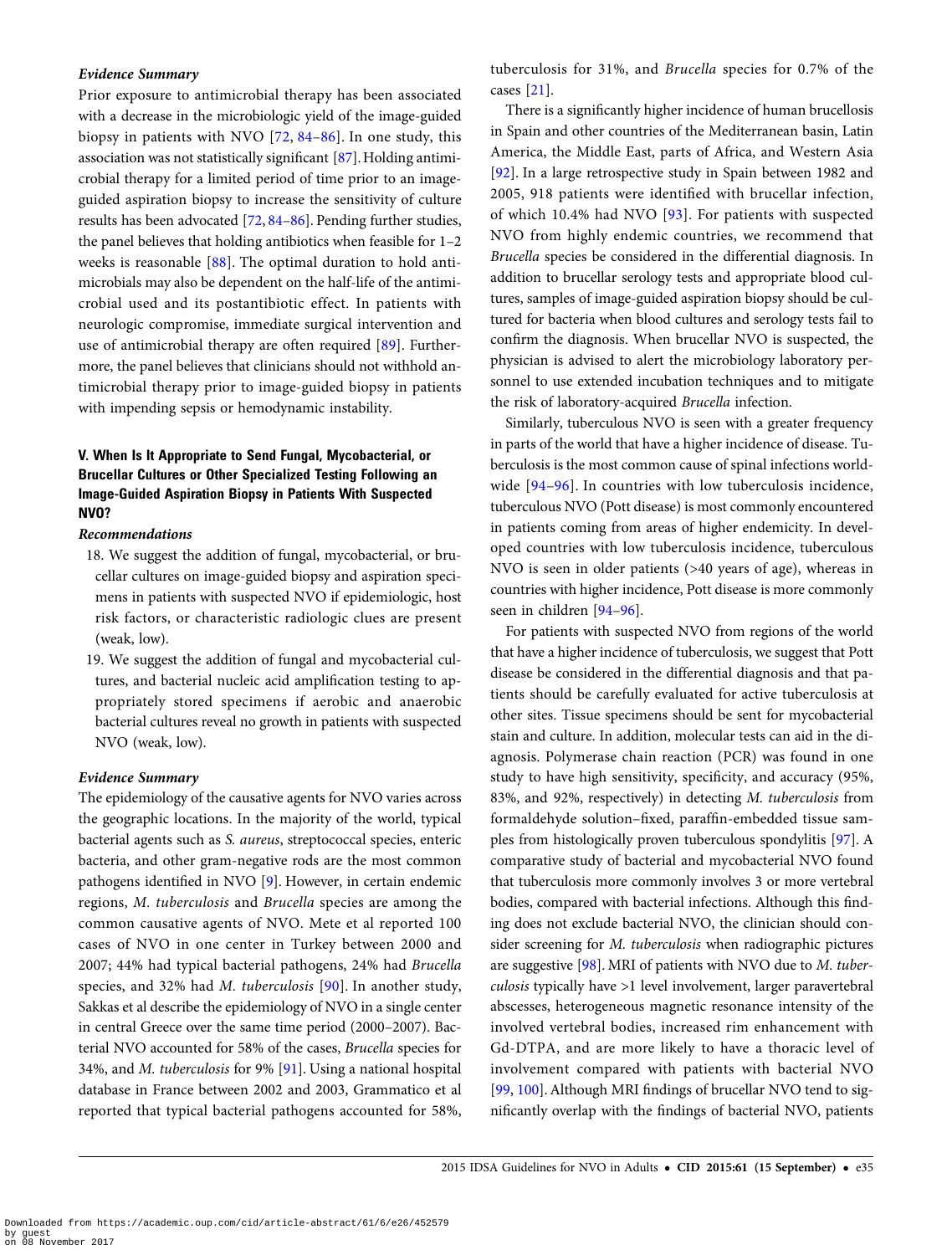with brucellar NVO tend to have multilevel involvement and are less likely to have paravertebral collections [\[93](#page-19-0)]. Nontuberculous mycobacteria are rare causes of NVO but have been described in immunocompromised patients including those who have systemic lupus erythematous on receiving steroids, AIDS, interferon receptor defects, carcinoma, and chronic granulomatous disease (CGD) [[101\]](#page-19-0). Intravesicular bacillus Calmette-Guerin (BCG) therapy used to treat carcinoma in situ of the bladder has also been associated with BCG NVO. In patients with intractable back pain, a history of bladder cancer treated with intravesical BCG instillation should be elucidated [\[102](#page-19-0)].

Fungal NVO is rare and is most commonly seen in immunocompromised patients. Fungal pathogens account for 0.5%– 1.6% of the cases of NVO [[95\]](#page-19-0). Risk factors for these pathogens are significant immunosuppression including steroid use, presence of a long-term indwelling venous catheter, IVDA, neutropenia, and CGD [[95\]](#page-19-0).

We suggest for patients with significant impairment of their immunity and clinical and radiographic evidence of NVO to have biopsy material sent for bacterial, mycobacterial, and fungal stains and cultures.

There are no studies to guide a clinician on managing patients with significant clinical or radiographic evidence of NVO and who have sterile blood cultures and an initial nondiagnostic spinal aspiration biopsy result. Studies have shown that microbiologic diagnosis is established in 50%–90% of patients who are aspirated off antibiotics [[9](#page-17-0), [103,](#page-19-0) [104\]](#page-19-0). In one study, the yield was found to increase with open biopsy (93%) compared with needle aspiration biopsy (48%) [[103](#page-19-0)]. Despite the lack of data, we suggest that if a repeat diagnostic aspiration biopsy is performed, material should be sent for (1) Gram stain and aerobic culture, (2) mycobacterial stain and culture (and nucleic acid amplification testing if available), (3) brucellar culture, (4) fungal stain and culture, and (5) pathology. Epidemiologic considerations will need to be made when determining what to test for if specimen is insufficient for all studies.

Molecular diagnostic tools have improved the yield of microbiologic diagnosis via tissue biopsy in several studies [\[105](#page-19-0)–[108\]](#page-19-0). These techniques are widely available and currently adopted in routine practice in many centers in Europe. Broad-range PCR might prove to be important in patients who have received prior antimicrobial therapy [\[105](#page-19-0)]. Most of these studies used nonstandardized but well-accepted 16S ribosomal RNA PCR techniques. These studies have been especially useful in the diagnosis of brucellar and mycobacterial NVO [\[97](#page-19-0), [106,](#page-19-0) [107\]](#page-19-0). Molecular techniques have also been used with fungal infections and have enhanced the sensitivity of conventional methods used in diagnostic mycology. These techniques mainly rely on PCR for the detection of fungal-specific nucleic acids in clinical specimens [\[108\]](#page-19-0).

# VI. When Is It Appropriate to Send the Specimens for Pathologic Examination Following an Image-Guided Aspiration Biopsy in Patients With Suspected NVO?

### Recommendation

20. If adequate tissue can be safely obtained, pathology specimens should be sent from all patients to help confirm a diagnosis of NVO and to help guide further diagnostic testing, especially in the setting of negative cultures (strong, low).

#### Evidence Summary

The differential diagnosis of a patient with back pain and an MRI abnormality includes NVO, neoplasm, acute disc herniation with disc space collapse, and osteoporosis-associated vertebral collapse (vertebral compression fracture). Most patients with bacterial NVO will have inflammatory changes in the disc space with associated end-plate changes of the 2 adjacent vertebral bodies. Exceptions, however are seen, especially in early tuberculous NVO where disease may be limited to the vertebral body only and may be misread as a likely malignancy. Performing an image-guided percutaneous needle biopsy can provide enough tissue for both culture and pathology in many cases that will exclude many of these confounding diagnoses [[109](#page-19-0)]. In addition, the absence of any tissue abnormality suggests that the biopsy performed did not sample the correct area of abnormality. There is limited knowledge on the variables that are associated with accuracy of the image-guided biopsy. Prior use of antimicrobial therapy, tissue or aspiration biopsy volume, the size of the needle used, and sampling errors are among the factors that may affect culture accuracy following an image-guided aspiration biopsy [[110](#page-19-0)]. In a retrospective review of 800 patients undergoing imaging-guided diagnostic bone biopsy, the highest rate of positive cultures was associated with obtaining >2 mL of fluid. The size of the needle used (range, 11–18 gauge) and antibiotic administration before biopsy did not have a significant impact on the yield [[110](#page-19-0)].

In patients with high clinical and radiologic suspicion and a nondiagnostic first image-guided aspiration biopsy, a second or an open biopsy to establish a pathologic and microbiologic diagnosis should be considered. The presence of granulomatous inflammatory changes will prompt the evaluation for tuberculosis. In tuberculous NVO, histological findings may include the presence of caseating necrosis and giant cell formation with or without a positive Ziehl-Neelsen stain for acid-fast bacilli. In the prepurulent phase of granulation tissue, the inflammatory reaction spreading throughout the vessels of the vertebral body can be seen, resulting in bony necrosis. In addition, there may be a pathological fracture with sequestrum formation, compromising the spinal canal. The disc space is usually not involved, but the disc itself lies in a pool of exudates. Paraspinal abscess formation is the hallmark of active tuberculosis. The abscess cavity, surrounded by a wall of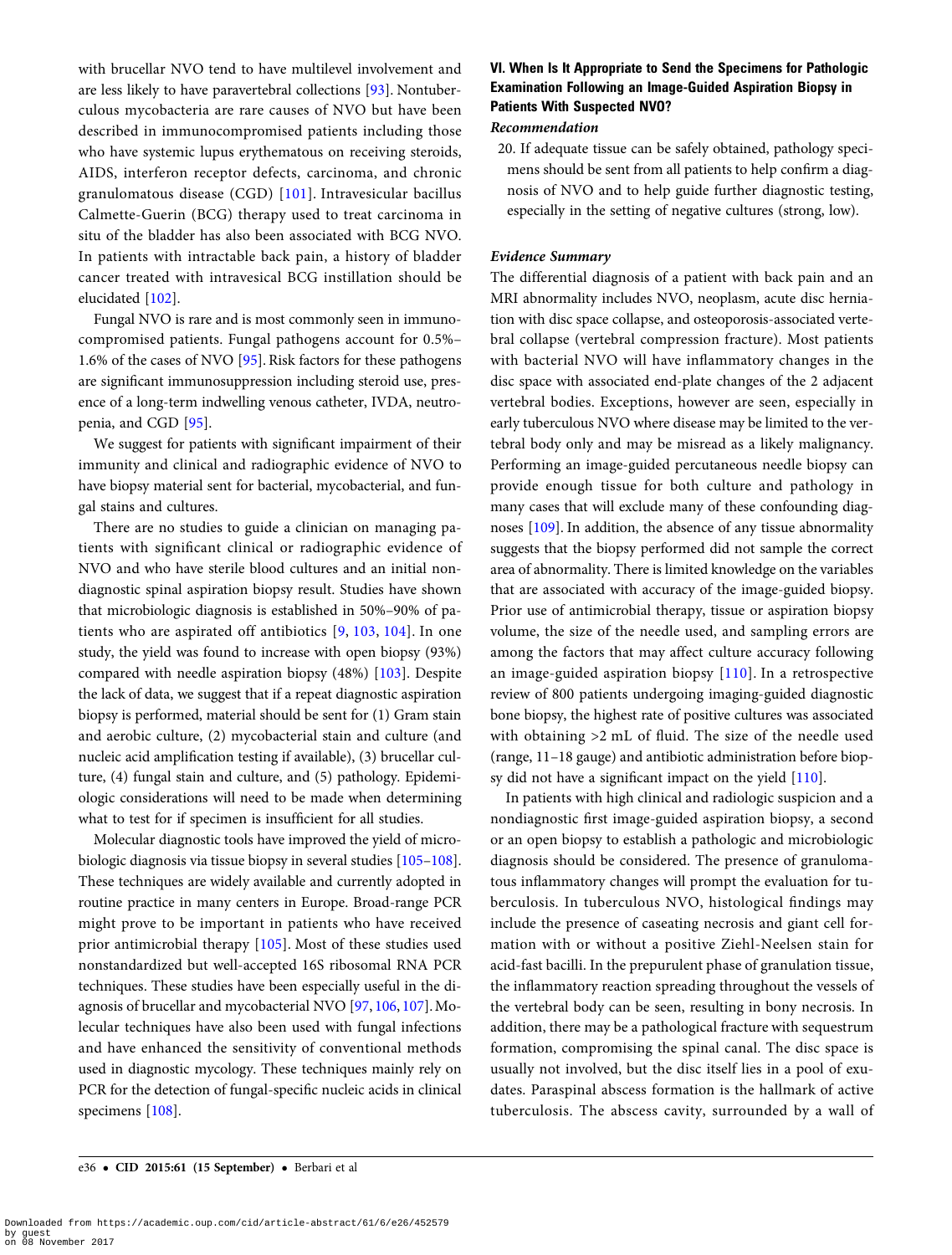granulation tissue, may be in contact with the dura. In contrast, brucellar NVO is characterized by noncaseating granulomas with negative acid-fast staining and the presence of gram-negative coccobacilli on Gram stain.

Nontuberculous mycobacteria; and fungal infections, including aspergillosis, blastomycosis, and coccidiomycosis, may also cause granulomatous changes without caseation.

# VII. What Is the Preferred Next Step in Patients With Nondiagnostic Image-Guided Aspiration Biopsy and Suspected NVO?

### Recommendations

- 21. In the absence of concomitant bloodstream infection, we recommend obtaining a second aspiration biopsy in patients with suspected NVO in whom the original image-guided aspiration biopsy grew a skin contaminant (coagulase-negative staphylococci [except S. lugdunensis], Propionibacterium species, or diphtheroids) (strong, low).
- 22. In patients with nondiagnostic first image-guided aspiration biopsy, and suspected NVO, further testing should be done to exclude difficult-to-grow organisms (eg, anaerobes, fungi, Brucella species, or mycobacteria) (strong, low).
- 23. In patients with suspected NVO and a nondiagnostic imageguided aspiration biopsy and laboratory workup, we suggest either repeating an image-guided aspiration biopsy, performing percutaneous endoscopic discectomy and drainage, or proceeding with an open excisional biopsy (weak, low).

### Evidence Summary

Identifying the offending pathogen is crucial for appropriate antimicrobial therapy. Performing an image-guided percutaneous needle aspiration biopsy is a relatively safe and inexpensive diagnostic tool [[73,](#page-18-0) [111,](#page-19-0) [112](#page-19-0)]. The relevance of a positive culture obtained by this technique is generally to confirm the clinical and/or radiologic suspicion of NVO and to identify the pathogen responsible for the infection. When isolating a common skin contaminant such as Staphylococcus epidermidis, Propionibacterium acnes, or diphtheroids, efforts should be made to exclude contamination and to try to eliminate the possibility of other pathogens such as tuberculosis, Brucella, or fungal pathogens. Further serology and molecular testing might be of help.

In cases where the first image-guided aspiration biopsy is nondiagnostic, appropriate additional testing to exclude brucellar, fungal, or mycobacterial cultures may be obtained [\[30](#page-17-0), [52\]](#page-18-0). A repeat image-guided aspiration biopsy or a percutaneous PEDD surgical biopsy will improve the sensitivity of the culture results. The decision to perform an image-guided biopsy or a PEDD depends on the yield of an image-guided biopsy in a particular center and its availability [\[1,](#page-17-0) [30,](#page-17-0) [54,](#page-18-0) [113\]](#page-19-0). PEDD is an easy technique that presents a sufficient amount of tissue for

microbiologic examination obtained directly from the infected disc region, providing higher diagnostic accuracy. Yang et al identified causative bacteria more frequently with PEDD than with image-guided biopsy (18 of 20 [90%] vs 15 of 32 [47%] patients) [\[114\]](#page-19-0). Whereas image-guided biopsy has variable rates (36%– 91%) for bacteriologic diagnosis in patients with spinal infections [\[5,](#page-17-0) [84](#page-19-0), [115](#page-19-0)–[118](#page-19-0)], PEDD is a new simple technique that is proving to have a better diagnostic accuracy [[114](#page-19-0), [119](#page-19-0)–[121](#page-19-0)]. If vertebral osteomyelitis is still highly suspected after a nondiagnostic second image-guided aspiration biopsy or PEDD, an open biopsy may be warranted.

When surgical intervention is indicated for decompression because of an epidural abscess or other neurologic complications, excisional biopsy should be done without the need for a preceding image-guided aspiration biopsy.

# RECOMMENDATIONS FOR CLINICAL THERAPY

# VIII. When Should Empiric Antimicrobial Therapy Be Started in Patients With NVO?

### Recommendations

- 24. In patients with normal and stable neurologic examination and stable hemodynamics, we suggest holding empiric antimicrobial therapy until a microbiologic diagnosis is established (weak, low).
- 25. In patients with hemodynamic instability, sepsis, septic shock, or progressive or severe neurologic symptoms, we suggest the initiation of empiric antimicrobial therapy in conjunction with an attempt at establishing a microbiologic diagnosis (weak, low).

### Evidence Summary

In a single-center retrospective cohort study, the use of prebiopsy empiric antibiotics did not affect the sensitivity of culture results [\[87\]](#page-19-0). Given the limitations in study methodology, however, the panel believes that in patients with suspected NVO, prior use of empiric antimicrobial therapy may affect the sensitivity of establishing a microbiologic diagnosis. Most evaluated patients with suspected NVO are hemodynamically stable and have no neurologic symptoms. Attempt at establishing the diagnosis prior to the use of empiric antimicrobial therapy would improve the sensitivity of culture results obtained via either a percutaneous image-guided biopsy or an open biopsy. In clinical circumstances where empiric antimicrobial therapy is deemed appropriate, physicians should use regimens that would include coverage against staphylococci, including methicillinresistant S. aureus (MRSA), streptococci, and gram-negative bacilli. Such regimens might include a combination of vancomycin and a third- or fourth-generation cephalosporin. Alternative regimens, in case of allergy or intolerance, might include a combination of daptomycin and a quinolone. The use of empiric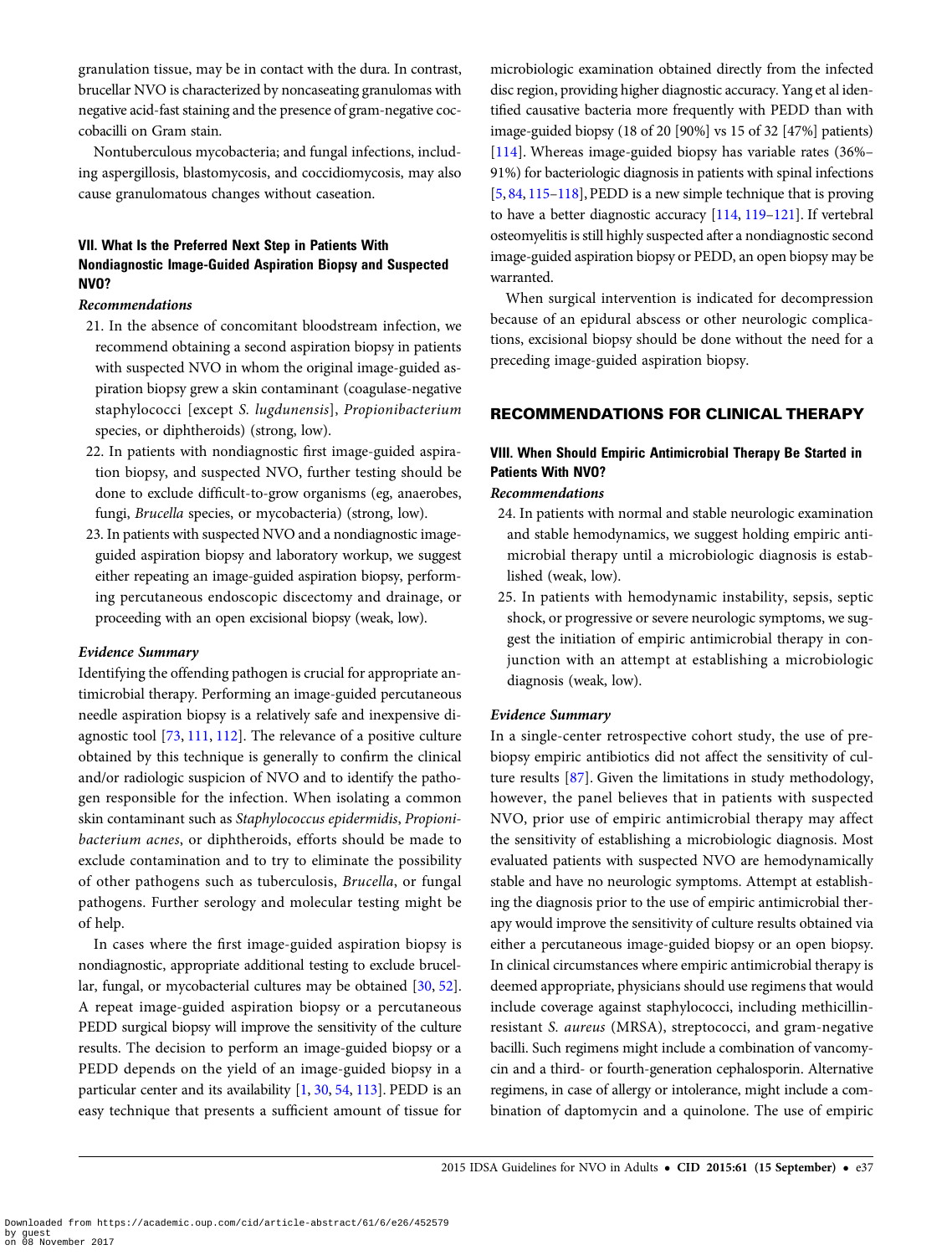<span id="page-12-0"></span>antifungal and antimycobacterial therapy is not appropriate in most situations. Empiric antimicrobial therapy is dependent on the host, the clinical situation, and the epidemiologic risk, as well as the local historical in vitro susceptibility data. Several empiric antimicrobial regimens were suggested by the panel members. This might include regimens that have coverage against staphylococci, including oxacillin-resistant strains, as well as the coverage of aerobic gram-negative bacilli (Table 2). Selected regimens that were discussed might include vancomycin in combination with ciprofloxacin, vancomycin in combination with cefepime, or vancomycin in combination with a carbapenem. The panel was not in favor of routine use of empiric regimens that include coverage against anaerobes or fungal, brucellar, or mycobacterial organisms.

#### Table 2. Parenteral Antimicrobial Treatment of Common Microorganisms Causing Native Vertebral Osteomyelitis

| Microorganism                                              | First Choice <sup>a</sup>                                                                                                                                           | Alternatives <sup>a</sup>                                                                                                                                                                                                                | Comments <sup>b</sup>                                                                                                                                                                                                                                                                                      |
|------------------------------------------------------------|---------------------------------------------------------------------------------------------------------------------------------------------------------------------|------------------------------------------------------------------------------------------------------------------------------------------------------------------------------------------------------------------------------------------|------------------------------------------------------------------------------------------------------------------------------------------------------------------------------------------------------------------------------------------------------------------------------------------------------------|
| Staphylococci, oxacillin<br>susceptible                    | Nafcillin <sup>c</sup> sodium or oxacillin 1.5-2<br>g IV q4-6 h or continuous<br>infusion<br>or<br>Cefazolin 1-2 g IV q8 h<br><b>or</b><br>Ceftriaxone 2 g IV q24 h | Vancomycin IV 15-20 mg/kg q12 h <sup>d</sup><br>or daptomycin 6-8 mg/kg IV q24 h<br>or linezolid 600 mg PO/IV q12 h or<br>levofloxacin 500-750 mg PO q24<br>h and rifampin PO 600 mg daily<br>[122] or clindamycin IV 600-900<br>mg q8 h | 6 wk duration                                                                                                                                                                                                                                                                                              |
| Staphylococci, oxacillin<br>resistant [123]                | Vancomycin IV 15-20 mg/kg q12 h<br>(consider loading dose, monitor<br>serum levels)                                                                                 | Daptomycin 6-8 mg/kg IV q24 h or<br>linezolid 600 mg PO/IV q12 h or<br>levofloxacin PO 500-750 mg PO<br>q24 h and rifampin PO 600 mg<br>daily [122]                                                                                      | 6 wk duration                                                                                                                                                                                                                                                                                              |
| Enterococcus species,<br>penicillin susceptible            | Penicillin G 20-24 million units IV<br>g24 h continuously or in 6<br>divided doses; or ampicillin<br>sodium 12 g IV q24 h<br>continuously or in 6 divided<br>doses  | Vancomycin 15-20 mg/kg IV q12 h<br>(consider loading dose, monitor<br>serum levels) or daptomycin 6<br>mg/kg IV q24 h or linezolid 600<br>mg PO or IV q12 h                                                                              | Recommend the addition of 4–6 wk of<br>aminoglycoside therapy in patients<br>with infective endocarditis. In patients<br>with BSI, physicians may opt for a<br>shorter duration of therapy. Optional<br>for other patients [124, 125].<br>Vancomycin should be used only in case<br>of penicillin allergy. |
| Enterococcus species,<br>penicillin resistant <sup>e</sup> | Vancomycin IV 15-20 mg/kg q12 h<br>(consider loading dose, monitor<br>serum levels)                                                                                 | Daptomycin 6 mg/kg IV q24 h or<br>linezolid 600 mg PO or IV g12 h                                                                                                                                                                        | Recommend the addition of 4-6 wk of<br>aminoglycoside therapy in patients<br>with infective endocarditis. In patients<br>with BSI, physicians may opt for a<br>shorter duration of aminoglycoside.<br>The additional of aminoglycoside is<br>optional for other patients [124, 125].                       |
| Pseudomonas<br>aeruginosa                                  | Cefepime 2 g IV q8-12 h or<br>meropenem 1 g IV q8 h or<br>doripenem 500 mg IV g8 h                                                                                  | Ciprofloxacin 750 mg PO q12 h (or<br>400 mg IV q8 h) or aztreonam 2 g<br>IV g8 h for severe penicillin allergy<br>and quinolone-resistant strains or<br>ceftazidime 2 g IV q8 h                                                          | 6 wk duration<br>Double coverage may be considered<br>(ie, B-lactam and ciprofloxacin or<br><b>ß-lactam and an aminoglycoside).</b>                                                                                                                                                                        |
| Enterobacteriaceae                                         | Cefepime 2 g IV q12 h<br>or ertapenem 1 g IV q24 h                                                                                                                  | Ciprofloxacin 500-750 mg PO q12 h<br>or 400 mg IV q12 hours                                                                                                                                                                              | 6 wk duration                                                                                                                                                                                                                                                                                              |
| β-hemolytic<br>streptococci                                | Penicillin G 20-24 million units IV<br>q24 h continuously or in 6<br>divided doses or ceftriaxone 2 q<br>IV q24 h                                                   | Vancomycin IV 15-20 mg/kg q12 h<br>(consider loading dose, monitor<br>serum levels)                                                                                                                                                      | 6 wk duration<br>Vancomycin only in case of allergy.                                                                                                                                                                                                                                                       |
| Propionibacterium<br>acnes                                 | Penicillin G 20 million units IV q24 h<br>continuously or in 6 divided<br>doses or ceftriaxone 2 g IV q24 h                                                         | Clindamycin 600-900 mg IV q8 h<br>or vancomycin IV 15-20 mg/kg<br>q12 h (consider loading dose,<br>monitor serum levels)                                                                                                                 | 6 wk duration<br>Vancomycin only in case of allergy.                                                                                                                                                                                                                                                       |
| Salmonella species                                         | Ciprofloxacin PO 500 mg q12 h or<br>IV 400 mg q12 h                                                                                                                 | Ceftriaxone 2 g IV q24 h (if nalidixic<br>acid resistant)                                                                                                                                                                                | 6-8 wk duration                                                                                                                                                                                                                                                                                            |

Abbreviations: BSI, bloodstream infection; IV, intravenous; PO, take orally; q, every.

a Antimicrobial dosage needs to be adjusted based on patients' renal and hepatic function. Antimicrobials should be chosen based on in vitro susceptibility as well as patient allergies, intolerances, and potential drug interactions or contraindications to a specific antimicrobial.

<sup>b</sup> Recommend Infectious Diseases Society of America guidelines for monitoring of antimicrobial toxicity and levels [[126](#page-20-0)].

<sup>c</sup> Flucloxacillin may be used in Europe.

<sup>d</sup> Vancomycin should be restricted to patients with type I or documented delayed allergy to β-lactams.

<sup>e</sup> Daptomycin, linezolid, or Synercid may be used for vancomycin-resistant enterococci.

e38 • CID 2015:61 (15 September) • Berbari et al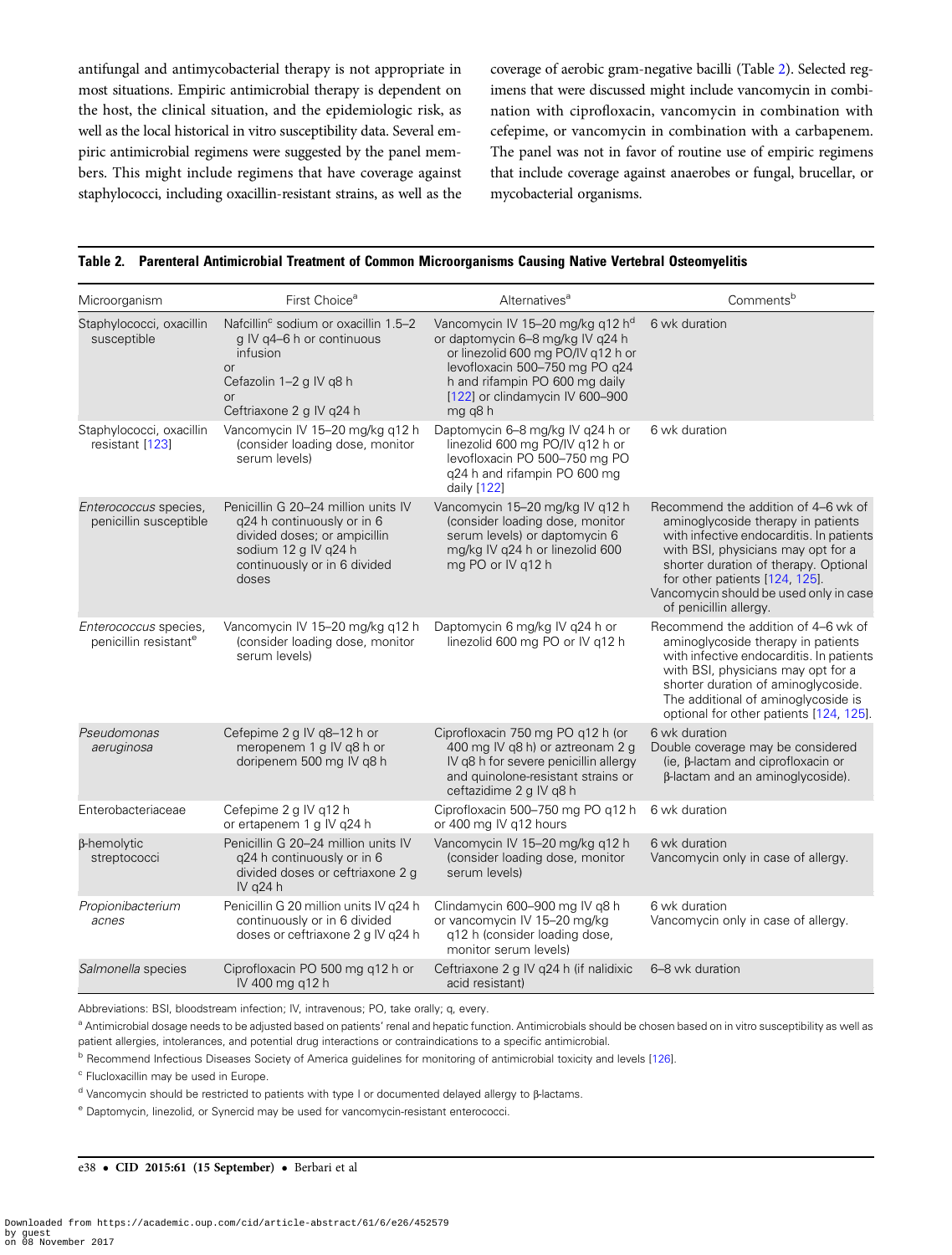# IX. What Is the Optimal Duration of Antimicrobial Therapy in Patients With NVO?

### Recommendations

- 26. We recommend a total duration of 6 weeks of parenteral or highly bioavailable oral antimicrobial therapy for most patients with bacterial NVO (strong, low).
- 27. We recommend a total duration of 3 months of antimicrobial therapy for most patients with NVO due to Brucella species (strong, moderate).

# Evidence Summary

There is a single published randomized clinical trial that showed that 6 weeks of antibiotic treatment is noninferior to 12 weeks in patients with NVO [[127](#page-20-0)]. In this open-label, multicenter, noninferiority randomized trial, 160 of 176 (90.9%) patients in the 6-week group and 159 of 175 (90.9%) of those in the 12-week group were clinically cured. The duration of initial course of antimicrobial therapy has ranged from 4 to 12 weeks in most published cohorts describing the experience of single centers [[6](#page-17-0), [7,](#page-17-0) [128\]](#page-20-0). In an observational study of 91 patients with NVO by Roblot et al comparing the outcomes in patients treated with  $\leq 6$ weeks vs ≥6 weeks, the rates of relapse and death were similar in both groups [[129\]](#page-20-0). In this retrospective review, the 2 study groups appeared to have similar characteristics. In a recently published retrospective cohort study of 61 patients with NVO, a switch to an oral antimicrobial therapy was performed in 72% of patients after a median intravenous therapy of 2.7 weeks. In this small cohort, no recurrence was observed. The authors concluded that early switch to an oral regimen may be safe, provided that CRP has decreased and epidural or paravertebral abscesses of significant size have been drained [\[130\]](#page-20-0). Prolonged antibiotic treatment has been recommended in most patients with NVO. The rationale behind the prolonged duration mostly stems from the limited bone penetration of most antimicrobials used in patients with NVO, the need for several weeks for bone to revascularize following surgery, and the limited experience derived from trials in pediatric patients with hematogenous long bone osteomyelitis [[131](#page-20-0)–[134](#page-20-0)]. The failure rates of treated patients with NVO in most clinical studies has varied between 10% and 30%. Factors associated with worse outcome have not been well defined but might include multidisc disease, the presence of concomitant epidural abscess, lack of surgical therapy, infection with S. aureus, old age, or the presence of significant comorbidities. In an observational nonrandomized study, Daver et al compared the failure rate of patients with staphylococcal osteomyelitis including some with vertebral osteomyelitis treated with an early switch to oral antibiotics (median duration of intravenous treatment was 12 days, followed by 42 days of oral therapy) vs a prolonged parenteral course (median treatment duration, 42 days intravenous followed by 21 days oral).

The success rate was 69% in the prolonged intravenous group vs 78% in the early switch group [[135](#page-20-0)]. Selected panel members advocate the use of longer treatment duration for >6 weeks followed by a course of oral therapy for 3 months or longer in patients perceived to be at high risk for failure (ie, MRSA, extensive infection). The use of this strategy should be weighed against the lack of data to support its efficacy and the potential for adverse reactions associated with prolonged use of antimicrobial therapy, including emergence of resistant pathogens and Clostridium difficile colitis [\[6,](#page-17-0) [128](#page-20-0), [133](#page-20-0), [136,](#page-20-0) [137\]](#page-20-0). Parenteral antimicrobial therapy is the standard mode of treatment for the majority of gram-positive and selected gram-negative microorganisms (Table [2](#page-12-0)). However, oral antimicrobials with excellent bioavailability, including fluoroquinolones, linezolid, and metronidazole, allow the possibility of an early switch to the oral route without compromising efficacy. This especially applies to the use of quinolones for patients with aerobic gram-negative bacilli. Oral β-lactams should not be prescribed for the initial treatment of NVO given their low bioavailability (Table [3](#page-14-0)).

The management of brucellar NVO was the subject of a review of 96 patients from a single tertiary referral center from Spain. From this cohort, 65.6% of patients were treated with antimicrobial therapy alone. The 2 most commonly used regimens included a combination of streptomycin for 2–3 weeks and doxycycline for 3 months, or doxycycline and rifampin (both for 3 months). Twenty percent of patients treated in this cohort experienced treatment failure, with no significant difference between patients treated with doxycycline-streptomycin and those treated with doxycycline-rifampin [[93\]](#page-19-0).

The management of patients with mycobacterial vertebral osteomyelitis are outlined in other IDSA-sponsored guidelines [\[138\]](#page-20-0). The management of patients with fungal NVO is addressed in the referenced IDSA guidelines [\[62](#page-18-0)–[66](#page-18-0)].

# X. What Are the Indications for Surgical Intervention in Patients With NVO?

- 28. We recommend surgical intervention in patients with progressive neurologic deficits, progressive deformity, and spinal instability with or without pain despite adequate antimicrobial therapy (strong, low).
- 29. We suggest surgical debridement with or without stabilization in patients with persistent or recurrent bloodstream infection (without alternative source) or worsening pain despite appropriate medical therapy (weak, low).
- 30. We advise against surgical debridement and/or stabilization in patients who have worsening bony imaging findings at 4–6 weeks in the setting of improvement in clinical symptoms, physical examination, and inflammatory markers (weak, low).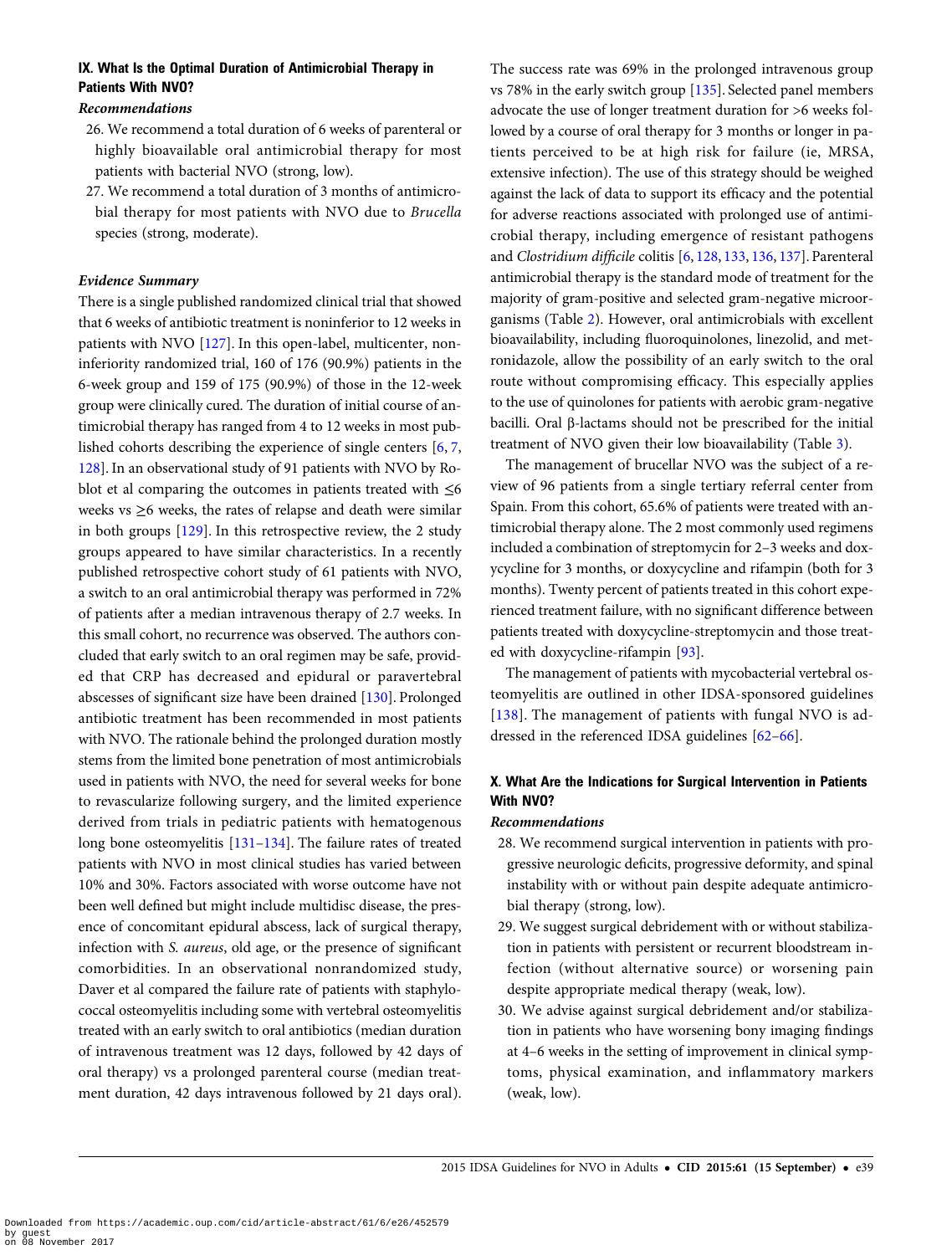<span id="page-14-0"></span>Table 3. Selected Oral Antibacterial Agents With Excellent Oral Bioavailability Commonly Used to Treat Patients With Native Vertebral Osteomyelitis

| <b>Oral Agents</b>                         | Comments                                                                                                                                                                                                                                                                             |  |
|--------------------------------------------|--------------------------------------------------------------------------------------------------------------------------------------------------------------------------------------------------------------------------------------------------------------------------------------|--|
| Metronidazole 500 mg PO<br>tid to gid      | Can be used in the intital course of NVO<br>due to Bacteroides species and other<br>susceptible anaerobes.                                                                                                                                                                           |  |
| Moxifloxacin 400 mg PO<br>once daily       | Is not recommended for use in patients<br>with staphylococcal NVO, but may be<br>used in patients with NVO due to<br>Enterobacteriaceae and other<br>susceptible aerobic gram-negative<br>organisms.                                                                                 |  |
| Linezolid 600 mg PO bid                    | Can be used in the intital course of NVO<br>due to oxacillin-resistant staphylocci<br>when first-line agents cannot be used.                                                                                                                                                         |  |
| Levofloxacin 500-750 mg<br>PO once daily   | Is not recommended for use in patients<br>with staphylococcal NVO as<br>monotherapy but may be used in<br>patients with NVO due to<br>Enterobacteriaceae and other<br>susceptible aerobic gram-negative<br>organisms.                                                                |  |
| Ciprofloxacin 500-750 mg<br>PO hid         | Is not recommended for use in patients<br>with staphylococcal NVO but may be<br>used in patients with NVO due to<br>Enterobacteriaceae and other<br>susceptible aerobic gram-negative<br>organisms including Pseudomonas<br>aeruginosa and Salmonella species.                       |  |
| TMX-SMX 1-2 double<br>strength tabs PO bid | Is not recommended for use in patients<br>with staphylococcal NVO but may be<br>recommended as a second-line agent<br>in patients with NVO due to<br>Enterobacteriaceae and other<br>susceptible aerobic gram-negative<br>organisms. May need to monitor<br>sulfamethoxazole levels. |  |
| Clindamycin 300-450 mg<br>PO gid           | Recommended as second-line choice<br>for sensitive staphylococcal NVO.                                                                                                                                                                                                               |  |
| Doxycycline and rifampin                   | Mostly used in patients with brucellar<br>NVO.                                                                                                                                                                                                                                       |  |

Dosages need to be adjusted based on patients' renal and hepatic function. Antimicrobials should be chosen based on in vitro susceptibility as well as patient allergies, intolerances, and potential drug interactions or contraindications to a specific antimicrobial.

Abbreviations: bid, twice daily; NVO, native vertebral osteomyelitis; PO, take orally; qid, 4 times daily; tid, 3 times daily; TMP-SMX, trimethoprimsulfamethoxazole.

#### Evidence Summary

The goals of surgical debridement are to debulk infected tissue, to secure an adequate blood supply for tissue healing, and to maintain or restore spinal stability. The indications for surgery have been solely derived from cohorts that identified conditions that are associated with a high risk for recurrence. The indications for surgery may include the presence of neurologic compromise, significant vertebral destruction with instability, large epidural abscess formation, intractable back pain, or failure of medical treatment.

e40 • CID 2015:61 (15 September) • Berbari et al

A number of surgical management strategies have been discussed in the literature. None of these approaches have been subjected to randomized clinical trials. These options include an anterior or posterior approach, single vs staged surgery, with or without instrumentation [\[139\]](#page-20-0).

In a cohort of disc space infection by McHenry et al that included some patients with spinal implant–associated infections, 109 of 253 patients underwent surgical management. The most frequent indications for surgery in this cohort were drainage of abscesses (85 patients); relief of compression of the spinal cord, cauda equina, or nerve roots (48 patients); and spinal stabilization (32 patients). The outcome was favorable in 86 of 109 patients (79%). Of the 48 patients with neurologic impairment who underwent surgical treatment via an anterior or posterior approach, the outcome was favorable for 33 (69%) [[6](#page-17-0)].

Valancius et al reviewed the management strategies in 196 patients with NVO seen in a single institution over a 10-year period, of whom 100 patients required surgical intervention [\[140](#page-20-0)]. Forty-six (39.3%) patients had neurologic compromise, 3 (2.5%) of them presented with cauda equina syndrome, and 10 (8.5%) were paraplegic. Four different surgical strategies were used, including posterior debridement with pedicle screw instrumentation (75 patients), and 19 patients were debrided without instrumentation. Seven patients underwent anterior debridement alone. In 16 cases, a combined anterior debridement with posterior pedicle screw instrumentation was performed. Twenty-four patients required repeat surgery; 12 (10%) had mild neurological impairment, and 4 were paraplegic. Twenty-seven patients (23%) had chronic residual pain of varying degrees [\[140\]](#page-20-0).

# RECOMMENDATIONS FOR CLINICAL FOLLOW-UP

### XI. How Should Failure of Therapy Be Defined in Treated Patients With NVO?

#### Recommendation

31. We suggest that persistent pain, residual neurologic deficits, elevated markers of systemic inflammation, or radiographic findings alone do not necessarily signify treatment failure in treated NVO patients (weak, low).

#### Evidence Summary

Patient outcomes of bacterial NVO have improved dramatically since the preantibiotic era, when the diagnosis carried a mortality rate of approximately 25% [[141](#page-20-0)]. In contemporary cohorts, mortality rates have ranged between 0% and 11% [[6](#page-17-0), [7](#page-17-0), [113,](#page-19-0) [142,](#page-20-0) [143\]](#page-20-0). Frequently, clinicians are faced with NVO patients who exhibit some degree of clinical, laboratory, or radiographic evidence suggesting possible persistent or recurrent infection. There is no consensus in the literature for how one should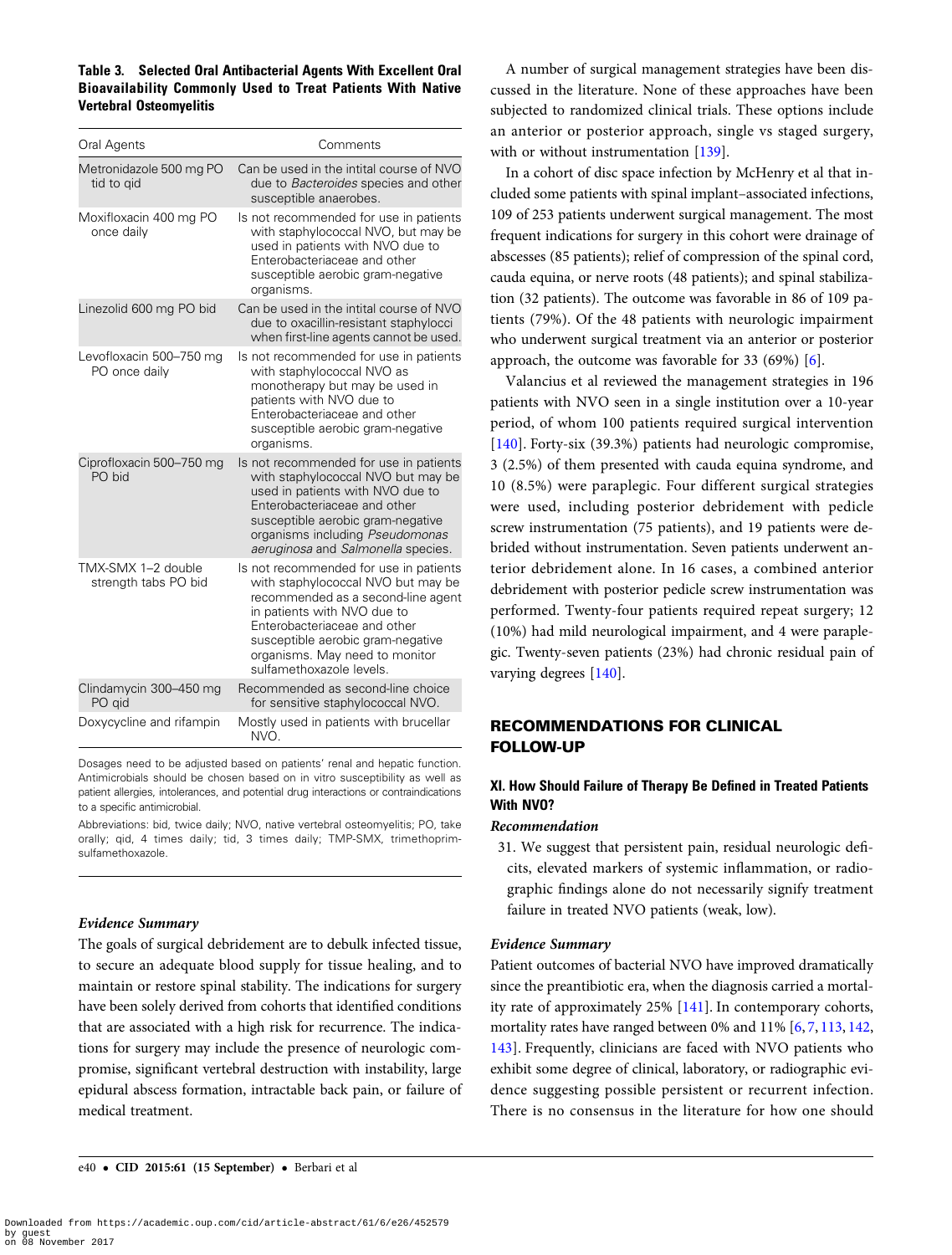define treatment failure in NVO patients. The most specific measure of treatment failure is microbiologically confirmed persistent infection despite receipt of targeted antimicrobial therapy for an appropriate duration  $[5, 13]$  $[5, 13]$  $[5, 13]$  $[5, 13]$ . Microbiologically confirmed treatment failure rates occur in 0%–11% of NVO patients in contemporary cohorts [\[6,](#page-17-0) [7,](#page-17-0) [15,](#page-17-0) [113](#page-19-0), [129,](#page-20-0) [142,](#page-20-0) [143](#page-20-0)]. We propose that the definition of treatment failure above be used to standardize future outcome reporting in NVO patients.

Historically, treatment failure was often based upon surrogate markers, such as systemic inflammatory markers, radiographic results, and the clinical status of the patient without an emphasis on microbiologic confirmation. Ascribing treatment failure to NVO patients in the absence of microbiologic evidence may lead to overestimation of treatment failure [[14,](#page-17-0) [15](#page-17-0)] and predispose patients to potentially unnecessary medical and surgical interventions [\[14,](#page-17-0) [15,](#page-17-0) [144](#page-20-0)]. Adverse outcomes, such as longterm functional status, neurologic status, and residual pain have been frequently reported as secondary outcomes when assessing the effectiveness of therapy [\[6,](#page-17-0) [145](#page-20-0)–[147](#page-20-0)]. However, these measures may better reflect the extent of infection at the time of diagnosis, the premorbid functional status of the patient, or patient comorbidities rather than the effectiveness of antimicrobial treatment in eradicating infection.

### XII. What Is the Role of Systemic Inflammatory Markers and MRI in the Follow-up of Treated Patients With NVO? Recommendations

- 32. We suggest monitoring systemic inflammatory markers (ESR and or CRP) in patients with NVO after approximately 4 weeks of antimicrobial therapy, in conjunction with a clinical assessment (weak, low).
- 33. We recommend against routinely ordering follow-up MRI in patients with NVO in whom a favorable clinical and laboratory response to antimicrobial therapy was observed (strong, low).
- 34. We suggest performing a follow-up MRI to assess evolutionary changes of the epidural and paraspinal soft tissues in patients with NVO who are judged to have a poor clinical response to therapy (weak, low).

#### Evidence Summary

Monitoring patients' clinical response to treatment and followup values for systemic inflammatory markers may help identify patients at greater risk for treatment failure [[148](#page-20-0)–[151\]](#page-20-0). Paradoxically, values may increase within the first few weeks of diagnosis and treatment despite clinical improvement otherwise [\[14\]](#page-17-0). Patients with at least a 25%–33% reduction in systemic inflammatory markers after receipt of approximately 4 weeks of antimicrobial therapy may be at reduced risk of treatment failure [\[14,](#page-17-0) [148](#page-20-0)]. NVO patients with a 50% reduction in ESR after 4 weeks rarely develop treatment failure. In one study, it was found that after 4 weeks of treatment, ESR values >50 mm/ hour and CRP values >2.75 mg/dL may confer a significantly higher risk of treatment failure [\[151\]](#page-20-0). CRP has been shown to improve more rapidly in patients with spine infection and may correlate more closely with the clinical status of the patient [\[150\]](#page-20-0). However, most patients in whom systemic inflammatory markers do not drop significantly or continue to be high during 4- to 8-week follow-up have successful outcomes, highlighting the poor specificity of these markers [[14\]](#page-17-0). Therefore, values should be interpreted in concert with the clinical status of the patient. Patients deemed to have a poor clinical response to therapy (eg, persistent or progressive pain, systemic symptoms of infection) and elevated systemic inflammatory markers may be at highest risk for treatment failure [[14,](#page-17-0) [151](#page-20-0)].

NVO patients who demonstrate favorable clinical and laboratory response to therapy do not need to undergo follow-up MRI [\[144,](#page-20-0) [148](#page-20-0), [149](#page-20-0), [152](#page-20-0)–[154](#page-20-0)]. Follow-up imaging performed <4 weeks after the baseline exam may falsely suggest progressive infection despite clinical improvement, particularly when considering vertebral body and disc space findings. This radiographic phenomenon may influence clinicians to perform unnecessary surgical debridement or prolongation of antibiotic therapy. Additionally, radiographic evidence of ongoing inflammation may persist for months to years in patients without clinically relevant implications [[144](#page-20-0), [148](#page-20-0), [149](#page-20-0), [152](#page-20-0)–[154\]](#page-20-0).

Appropriately timed and interpreted follow-up MRI may provide prognostic information regarding treatment failure in NVO patients with an unfavorable response to therapy [\[16,](#page-17-0) [148](#page-20-0)]. Improvement in paravertebral and epidural soft tissue on follow-up MRI correlates best with improvement in clinical status and outcomes. Compared to baseline MRI, follow-up exams often demonstrate similar or worsened inflammatory characteristics of the bone and disc structures, despite clinically improved patients and ultimately successful treatment. MRI findings of the soft tissues, such as paravertebral and epidural inflammatory changes and abscesses, may correlate better with clinical status and treatment outcomes. In patients with worsened soft tissue findings on MRI 4–8 weeks after diagnosis, microbiologically confirmed treatment failure rates as high as 44% are reported [[144](#page-20-0), [148](#page-20-0), [149](#page-20-0), [152](#page-20-0)–[154](#page-20-0)].

# XIII. How Do You Approach a Patient With NVO and Suspected Treatment Failure?

- 35. In patients with NVO and suspected treatment failure, we suggest obtaining markers of systemic inflammation (ESR and CRP). Unchanged or increasing values after 4 weeks of treatment should increase suspicion for treatment failure (weak, low).
- 36. We recommend obtaining a follow-up MRI with emphasis on evolutionary changes in the paraspinal and epidural soft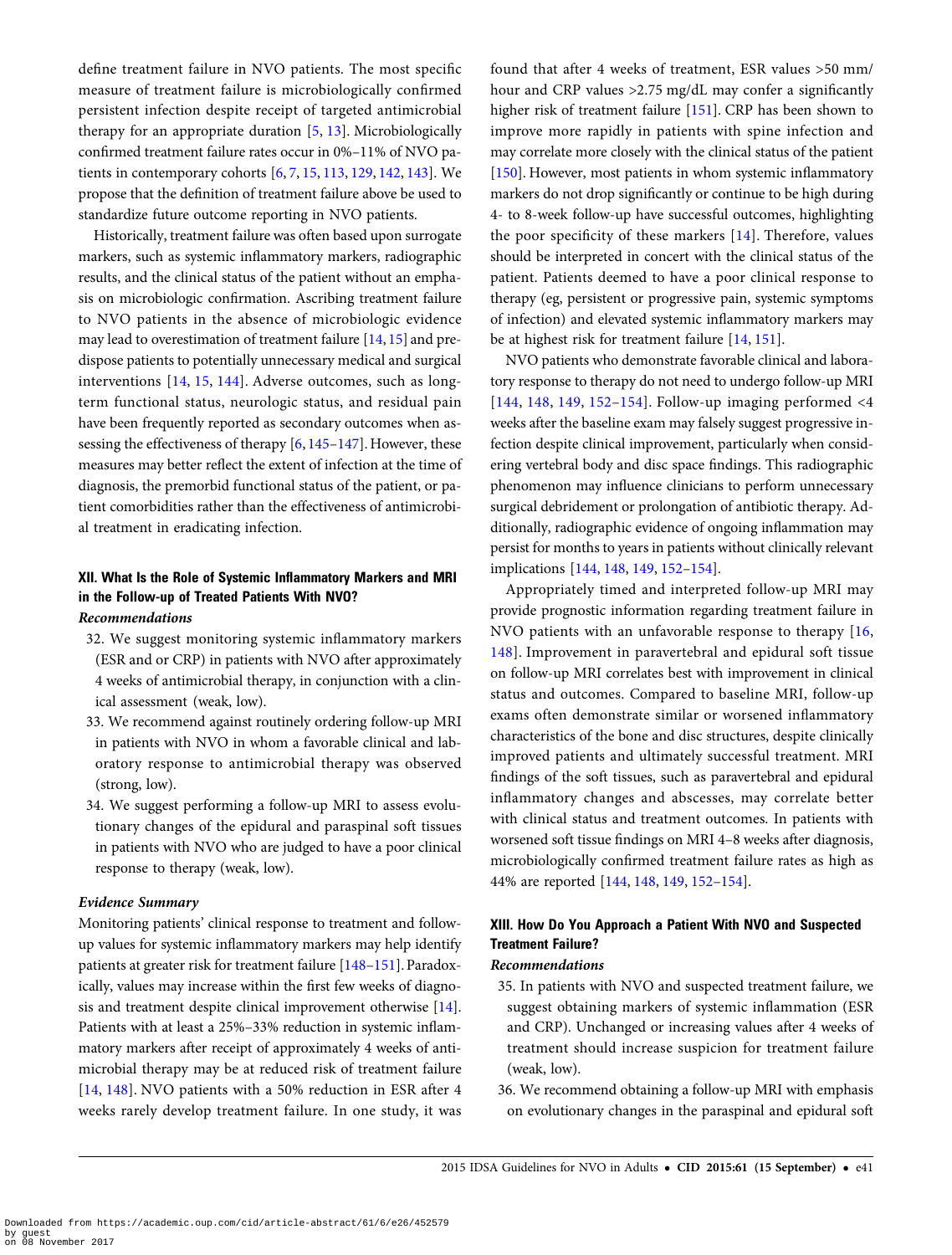tissue findings in patients with NVO and suspected treatment failure (strong, low).

- 37. In patients with NVO and clinical and radiographic evidence of treatment failure, we suggest obtaining additional tissue samples for microbiologic (bacteria, fungal, and mycobacterial) and histopathologic examination, either by image-guided aspiration biopsy or through surgical sampling (weak, very low).
- 38. In patients with NVO and clinical and radiographic evidence of treatment failure, we suggest consultation with a spine surgeon and an infectious disease physician (weak, very low).

#### Evidence Summary

The most consistent finding in NVO treatment failure is persistent or recurrent severe back pain [[6](#page-17-0)]. However, many patients with NVO otherwise thought to be cured report persistent pain at the time of last follow-up [[6](#page-17-0), [146](#page-20-0), [147](#page-20-0)]. Patients with persistent or progressive pain, systemic symptoms of infection, undrained or partially drained large epidural abscess, or persistently elevated systemic inflammatory markers may be at highest risk for treatment failure. Additional clinical findings associated with treatment failure include diabetes mellitus, intravenous drug use, recurrent bloodstream infection, new-onset neurologic deficits, and sinus tract formation [\[6,](#page-17-0) [129](#page-20-0), [142](#page-20-0)]. Rarely, patients may demonstrate persistent evidence of systemic infection despite antibiotic therapy, which may suggest failure of medical therapy and the need for surgical intervention [\[7\]](#page-17-0).

There are limited data to guide the diagnostic approach to NVO patients with suspected treatment failure. Obtaining systemic inflammatory markers and a follow-up MRI may confirm the risk of treatment failure, clarify the presence of abscess in need of drainage, and identify spinal instability that could benefit from surgical correction. Patients with evidence of progressive epidural and/or paraspinal soft tissue infection on follow-up MRI appear to be at a greater risk for treatment failure [[148\]](#page-20-0). The frequency and utility of obtaining follow-up inflammatory laboratory markers (ESR, CRP) while patients are receiving antimicrobial therapy for NVO have not been established.

Therapeutic management of NVO patients with treatment failure should be tailored to the suspected reason for failure. Consultation with a surgeon and infectious disease physician experienced in the treatment of spinal infections may be warranted in patients with suspected or proven treatment failure. NVO patients with established treatment failure have been treated successfully with medical therapy alone or combined medical/surgical therapy. The decision of whether surgical intervention is warranted needs to be individualized, and incorporates similar principles as to whether to perform surgery at the time of NVO diagnosis or not.

In NVO patients with suspected treatment failure in whom surgical debridement is not planned, one should consider

image-guided aspiration biopsy to definitively establish the diagnosis of treatment failure and confirm microbiologic etiology. For culture-negative NVO patients with suspected treatment failure, we recommend undertaking additional attempts to isolate an etiologic pathogen. This should include obtaining tissue for histopathology; aerobic and anaerobic bacterial cultures; and fungal, brucellar, and mycobacterial cultures. In select circumstances, serologic assays for uncommon causes of NVO should be considered as well.

### RESEARCH GAPS

One of the steps in developing a rational clinical research agenda in NVO is the identification of evidence-based gaps in information. The process of guideline development outlined above serves as a natural means by which such gaps are identified. Clinical questions identified by the NVO guideline authors could shape a research agenda for the diagnosis and management of NVO. Questions are included below.

#### **Diagnostics**

1. What are the risk factors associated with the development of NVO?

2. How to develop and validate diagnostic algorithms in patients with suspected NVO?

3. What is the best strategy for patients with a nondiagnostic first aspiration biopsy?

4. What is the optimal timing for withholding antimicrobial therapy prior to image-guided diagnostic aspiration biopsy?

5. What is the optimal size of the needle to be used in imageguided aspiration biopsy and the number of specimens to be submitted in patients with suspected NVO?

6. What is the optimal timing and role of PEDD in patients with suspected NVO?

7. What is the role of [18F]-fluorodeoxyglucose PET scanning in diagnosis of patients with NVO?

8. Is there a role for of novel inflammatory cytokines in the diagnosis of NVO and follow-up of patients with NVO (ie, procalcitonin, IL-6)?

9. What is the optimal role for the use of molecular diagnostic techniques in the diagnosis of NVO?

#### Management

1. What are the optimal and most cost-effective algorithms of surgical and medical treatment strategies for the management of patients with NVO?

2. What is the optimal duration of parenteral therapy?

3. What are the role, timing, and duration of oral antimicrobial therapy as an alternative or following a course of parenteral therapy?

e42 • CID 2015:61 (15 September) • Berbari et al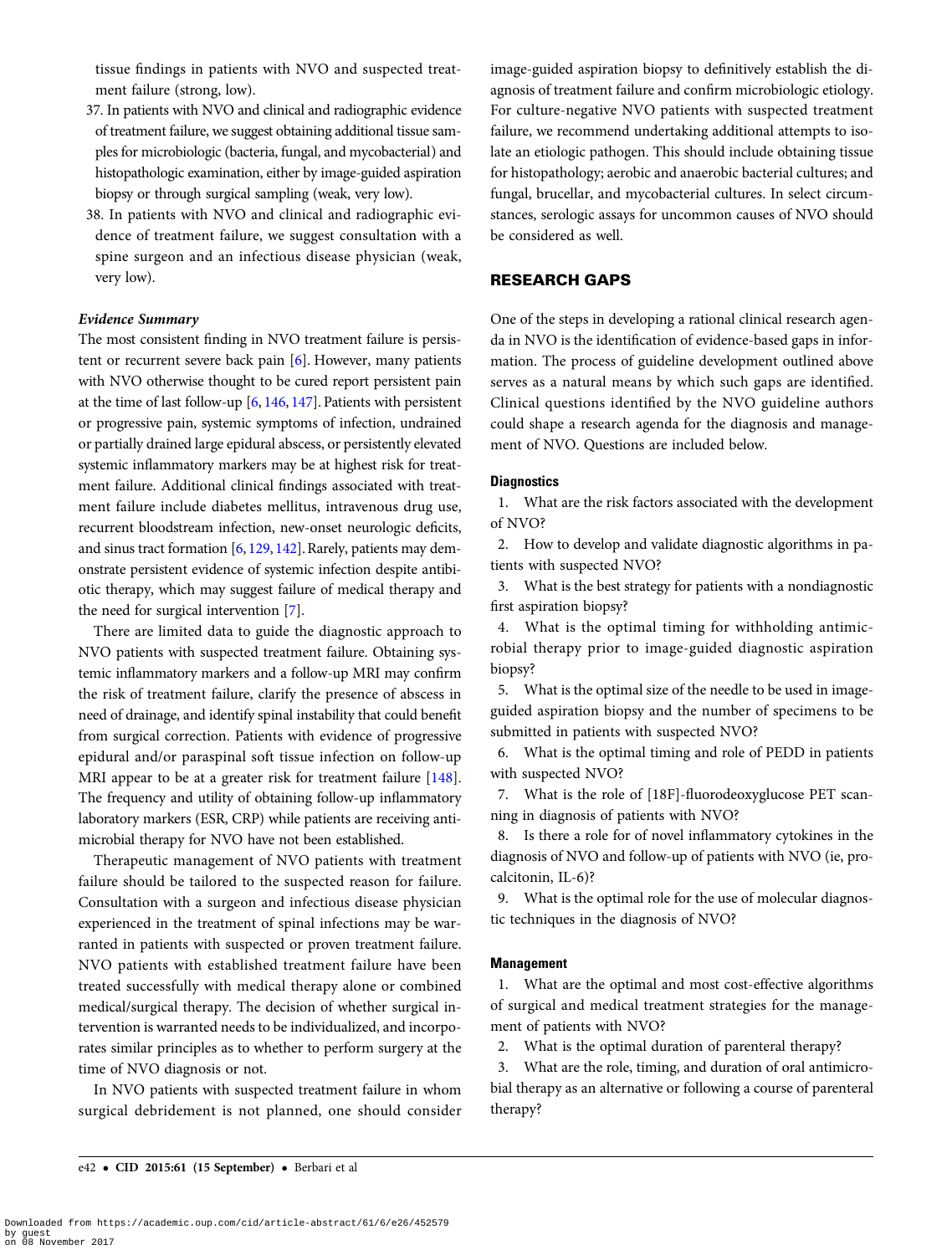#### <span id="page-17-0"></span>Follow-up

1. Which factors, including demographics, microbiology, serum inflammatory markers, and imaging studies are useful in predicting the outcome of patients with NVO?

2. How should we manage patients with persistent elevation of inflammatory markers after a course of parenteral antimicrobial therapy?

3. What is the utility of obtaining weekly follow-up inflammatory laboratory markers (ESR, CRP) while patients are receiving antimicrobial therapy for NVO?

#### Notes

Acknowledgments. The Expert Panel expresses its gratitude to Drs Nalini Rao, Eric Senneville, and Werner Zimmerli for their thoughtful reviews of earlier drafts of these guidelines. The panel also thanks the Infectious Diseases Society of America (IDSA) for supporting the development of this Guideline; the Standards and Practice Guidelines Committee (SPGC) liaison, Dr Rodrigo Hasbun; and specifically, Vita Washington for her efforts in guiding us through the guideline process.

Financial support. Support for these guidelines was provided by the IDSA.

Potential conflicts of interest. The following list is a reflection of what has been reported to the IDSA. To provide thorough transparency, the IDSA requires full disclosure of all relationships, regardless of relevancy to the guideline topic. Evaluation of such relationships as potential conflicts of interest is determined by a review process that includes assessment by the SPGC Chair, the SPGC liaison to the development panel, and the Board of Directors liaison to the SPGC and, if necessary, the Conflicts of Interest Task Force of the Board. This assessment of disclosed relationships for possible conflicts of interest will be based on the relative weight of the financial relationship (ie, monetary amount) and the relevance of the relationship (ie, the degree to which an association might reasonably be interpreted by an independent observer as related to the topic or recommendation of consideration). The reader of these guidelines should be mindful of this when the list of disclosures is reviewed. E. F. B. receives honorarium from UpToDate. S. S. K. is on the speakers' bureaus of Pfizer, AstraZeneca, Gilead, Biologix, and Pasteur Aventis, and is a national Principal Investigator on a clinical trial for Astellas. E. F. H. is a site Principal Investigator for drug development by Medpace. D. R. O. has received research grants from Cubist and Ortho-McNeil. All other authors report no potential conflicts.

All authors have submitted the ICMJE Form for Disclosure of Potential Conflicts of Interest. Conflicts that the editors consider relevant to the content of the manuscript have been disclosed.

#### **References**

- 1. Zimmerli W. Clinical practice. Vertebral osteomyelitis. N Engl J Med 2010; 362:1022–9.
- 2. Ablin G, Erickson TC. Osteomyelitis of cervical vertebrae (and quadriparesis) secondary to urinary tract infection: case report and review of literature. J Neurosurg 1958; 15:455–9.
- 3. Abram SR, Tedeschi AA, Partain CL, Blumenkopf B. Differential diagnosis of severe back pain using MRI. South Med J 1988; 81:1487–92.
- 4. Gupta A, Kowalski TJ, Osmon DR, et al. Long-term outcome of pyogenic vertebral osteomyelitis: a cohort study of 260 patients. Open Forum Infect Dis 2014; 1:8.
- 5. Chew FS, Kline MJ. Diagnostic yield of CT-guided percutaneous aspiration procedures in suspected spontaneous infectious diskitis. Radiology 2001; 218:211–4.
- 6. McHenry MC, Easley KA, Locker GA. Vertebral osteomyelitis: longterm outcome for 253 patients from 7 Cleveland-area hospitals. Clin Infect Dis 2002; 34:1342–50.
- 7. Bettini N, Girardo M, Dema E, Cervellati S. Evaluation of conservative treatment of non specific spondylodiscitis. Eur Spine J 2009; 18(suppl 1):143–50.
- 8. Jensen AG, Espersen F, Skinhoj P, Rosdahl VT, Frimodt-Moller N. Increasing frequency of vertebral osteomyelitis following Staphylococcus aureus bacteraemia in Denmark 1980–1990. J Infect 1997; 34:113–8.
- 9. Mylona E, Samarkos M, Kakalou E, Fanourgiakis P, Skoutelis A. Pyogenic vertebral osteomyelitis: a systematic review of clinical characteristics. Semin Arthritis Rheum 2009; 39:10–7.
- 10. Corrah TW, Enoch DA, Aliyu SH, Lever AM. Bacteraemia and subsequent vertebral osteomyelitis: a retrospective review of 125 patients. QJM 2011; 104:201–7.
- 11. Livorsi DJ, Daver NG, Atmar RL, Shelburne SA, White AC Jr, Musher DM. Outcomes of treatment for hematogenous Staphylococcus aureus vertebral osteomyelitis in the MRSA era. J Infect 2008; 57:128–31.
- 12. Bhavan KP, Kirmani N. Hematogenous vertebral osteomyelitis. Mo Med 2009; 106:277–82.
- 13. Chelsom J, Solberg CO. Vertebral osteomyelitis at a Norwegian university hospital 1987–97: clinical features, laboratory findings and outcome. Scand J Infect Dis 1998; 30:147–51.
- 14. Carragee EJ, Kim D, van der Vlugt T, Vittum D. The clinical use of erythrocyte sedimentation rate in pyogenic vertebral osteomyelitis. Spine 1997; 22:2089–93.
- 15. Kowalski TJ, Berbari EF, Huddleston PM, Steckelberg JM, Osmon DR. Do follow-up imaging examinations provide useful prognostic information in patients with spine infection? Clin Infect Dis 2006; 43:172–9.
- 16. Kowalski TJ, Berbari EF, Huddleston PM, Steckelberg JM, Osmon DR. Propionibacterium acnes vertebral osteomyelitis: seek and ye shall find? Clin Orthop Relat Res 2007; 461:25–30.
- 17. Brozek JL, Akl EA, Jaeschke R, et al. Grading quality of evidence and strength of recommendations in clinical practice guidelines: part 2 of 3. The GRADE approach to grading quality of evidence about diagnostic tests and strategies. Allergy 2009; 64:1109–16.
- 18. Guyatt GH, Oxman AD, Kunz R, et al. Going from evidence to recommendations. BMJ 2008; 336:1049–51.
- 19. Guyatt GH, Oxman AD, Vist GE, et al. GRADE: an emerging consensus on rating quality of evidence and strength of recommendations. BMJ 2008; 336:924–6.
- 20. Schunemann HJ, Oxman AD, Brozek J, et al. Grading quality of evidence and strength of recommendations for diagnostic tests and strategies. BMJ 2008; 336:1106–10.
- 21. Grammatico L, Baron S, Rusch E, et al. Epidemiology of vertebral osteomyelitis (VO) in France: analysis of hospital-discharge data 2002– 2003. Epidemiol Infect 2008; 136:653–60.
- 22. Case records of the Massachusetts General Hospital; weekly clinicopathological exercises; case 44012. N Engl J Med 1958; 258:42–5.
- 23. Sharma SK, Jones JO, Zeballos PP, Irwin SA, Martin TW. The prevention of discitis during discography. Spine J 2009; 9:936–43.
- 24. Field M, Kathleen N. Institute of Medicine Committee to Advise the Public Health Service on Clinical Practice Guidelines (1990). Washington, DC: National Academy Press, 1990:52–77.
- 25. Gasbarrini AL, Bertoldi E, Mazzetti M, et al. Clinical features, diagnostic and therapeutic approaches to haematogenous vertebral osteomyelitis. Eur Rev Med Pharmacol Sci 2005; 9:53–66.
- 26. Buranapanitkit B, Lim A, Geater A. Misdiagnosis in vertebral osteomyelitis: problems and factors. J Med Assoc Thai 2001; 84:1743–50.
- 27. Hsiao MY, Liang HW. Delayed diagnosis of vertebral osteomyelitis in a paraplegic patient. Spinal Cord 2011; 49:1020–2.
- 28. Siemionow K, Lieberman IH. Surgical approaches to metastatic spine disease. Curr Opin Support Palliat Care 2008; 2:192–6.
- 29. Torda AJ, Gottlieb T, Bradbury R. Pyogenic vertebral osteomyelitis: analysis of 20 cases and review. Clin Infect Dis 1995; 20:320–8.
- 30. Skaf GS, Domloj NT, Fehlings MG, et al. Pyogenic spondylodiscitis: an overview. J Infect Public Health 2010; 3:5–16.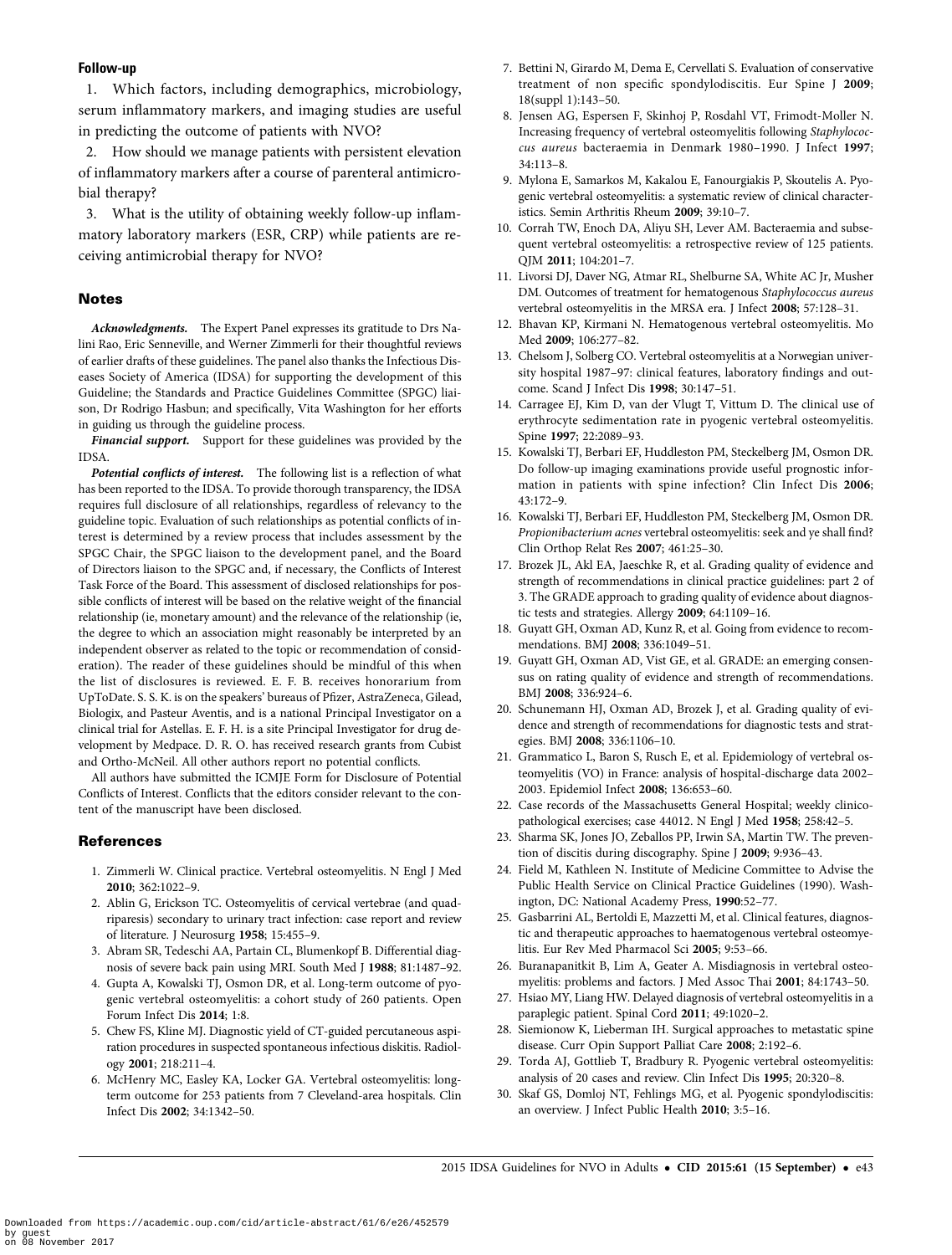- <span id="page-18-0"></span>31. Oztekin O, Calli C, Adibelli Z, Kitis O, Eren C, Altinok T. Brucellar spondylodiscitis: magnetic resonance imaging features with conventional sequences and diffusion-weighted imaging. Radiol Med 2010; 115:794–803.
- 32. Goertz CE, Frasca S Jr, Bohach GA, et al. Brucella sp. vertebral osteomyelitis with intercurrent fatal Staphylococcus aureus toxigenic enteritis in a bottlenose dolphin (Tursiops truncatus). J Vet Diagn Invest 2011; 23:845–51.
- 33. Kraniotis P, Marangos M, Lekkou A, Romanos O, Solomou E. Brucellosis presenting as piriformis myositis: a case report. J Med Case Reports 2011; 5:125.
- 34. Mrabet D, Mizouni H, Khiari H, et al. Brucellar spondylodiscitis affecting non-contiguous spine levels. BMJ Case Rep 2011; 2011.
- 35. Song KJ, Yoon SJ, Lee KB. Cervical spinal brucellosis with epidural abscess causing neurologic deficit with negative serologic tests. World Neurosurg 2012; 78:375.e15–9.
- 36. Wong-Chung JK, Naseeb SA, Kaneker SG, Aradi AJ. Anterior disc protrusion as a cause for abdominal symptoms in childhood discitis. A case report. Spine 1999; 24:918–20.
- 37. Siemionow K, Steinmetz M, Bell G, Ilaslan H, McLain RF. Identifying serious causes of back pain: cancer, infection, fracture. Cleve Clin J Med 2008; 75:557–66.
- 38. Jensen AG, Espersen F, Skinhoj P, Frimodt-Moller N. Bacteremic Staphylococcus aureus spondylitis. Arch Intern Med 1998; 158:509–17.
- 39. Schinina V, Rizzi EB, Rovighi L, de Carli G, David V, Bibbolino C. Infectious spondylodiscitis: magnetic resonance imaging in HIV-infected and HIV-uninfected patients. Clin Imaging 2001; 25:362–7.
- 40. Bozgeyik Z, Ozdemir H, Demirdag K, Ozden M, Sonmezgoz F, Ozgocmen S. Clinical and MRI findings of brucellar spondylodiscitis. Eur J Radiol 2008; 67:153–8.
- 41. Ledermann HP, Schweitzer ME, Morrison WB, Carrino JA. MR imaging findings in spinal infections: rules or myths? Radiology 2003; 228:506–14.
- 42. Dagirmanjian A, Schils J, McHenry M, Modic MT. MR imaging of vertebral osteomyelitis revisited. AJR Am J Roentgenol 1996; 167:1539–43.
- 43. Ozaksoy D, Yucesoy K, Yucesoy M, Kovanlikaya I, Yuce A, Naderi S. Brucellar spondylitis: MRI findings. Eur Spine J 2001; 10:529–33.
- 44. Dunbar JA, Sandoe JA, Rao AS, Crimmins DW, Baig W, Rankine JJ. The MRI appearances of early vertebral osteomyelitis and discitis. Clin Radiol 2010; 65:974–81.
- 45. Love C, Patel M, Lonner BS, Tomas MB, Palestro CJ. Diagnosing spinal osteomyelitis: a comparison of bone and Ga-67 scintigraphy and magnetic resonance imaging. Clin Nucl Med 2000; 25:963–77.
- 46. Palestro CJ, Torres MA. Radionuclide imaging in orthopedic infections. Semin Nucl Med 1997; 27:334–45.
- 47. Datz FL. Indium-111-labeled leukocytes for the detection of infection: current status. Semin Nucl Med 1994; 24:92–109.
- 48. Ohtori S, Suzuki M, Koshi T, et al. 18F-fluorodeoxyglucose-PET for patients with suspected spondylitis showing Modic change. Spine 2010; 35:E1599–603.
- 49. Lee A, Mirrett S, Reller LB, Weinstein MP. Detection of bloodstream infections in adults: how many blood cultures are needed? J Clin Microbiol 2007; 45:3546–8.
- 50. Patel R, Vetter EA, Harmsen WS, Schleck CD, Fadel HJ, Cockerill FR 3rd. Optimized pathogen detection with 30- compared to 20-milliliter blood culture draws. J Clin Microbiol 2011; 49:4047–51.
- 51. Araj GF, Kattar MM, Fattouh LG, Bajakian KO, Kobeissi SA. Evaluation of the PANBIO Brucella immunoglobulin G (IgG) and IgM enzyme-linked immunosorbent assays for diagnosis of human brucellosis. Clin Diagn Lab Immunol 2005; 12:1334–5.
- 52. Skaf GS, Kanafani ZA, Araj GF, Kanj SS. Non-pyogenic infections of the spine. Int J Antimicrob Agents 2010; 36:99–105.
- 53. Herron LD, Kissel P, Smilovitz D. Treatment of coccidioidal spinal infection: experience in 16 cases. J Spinal Disord 1997; 10:215–22.
- 54. Sapico FL, Montgomerie JZ. Vertebral osteomyelitis. Infect Dis Clin North Am 1990; 4:539–50.
- 55. Theodoros K, Sotirios T. Successful treatment of azole-resistant Candida spondylodiscitis with high-dose caspofungin monotherapy. Rheumatol Int 2012; 32:2957–8.
- 56. Joshi TN. Candida albicans spondylodiscitis in an immunocompetent patient. J Neurosci Rural Pract 2012; 3:221–2.
- 57. Jorge VC, Cardoso C, Noronha C, Simoes J, Riso N, Vaz Riscado M. Fungal spondylodiscitis in a non-immunocompromised patient. BMJ Case Rep 2012; doi:10.1136/bcr.12.2011.5337.
- 58. Werner BC, Hogan MV, Shen FH. Candida lusitaniae discitis after discogram in an immunocompetent patient. Spine J 2011; 11:e1–6.
- 59. Rachapalli SM, Malaiya R, Mohd TA, Hughes RA. Successful treatment of Candida discitis with 5-flucytosine and fluconazole. Rheumatol Int 2010; 30:1543–4.
- 60. Cho K, Lee SH, Kim ES, Eoh W. Candida parapsilosis spondylodiscitis after lumbar discectomy. J Korean Neurosurg Soc 2010; 47:295–7.
- 61. Moon HH, Kim JH, Moon BG, Kim JS. Cervical spondylodiscitis caused by Candida albicans in non-immunocompromised patient. J Korean Neurosurg Soc 2008; 43:45–7.
- 62. Walsh TJ, Anaissie EJ, Denning DW, et al. Treatment of aspergillosis: clinical practice guidelines of the Infectious Diseases Society of America. Clin Infect Dis 2008; 46:327–60.
- 63. Chapman SW, Dismukes WE, Proia LA, et al. Clinical practice guidelines for the management of blastomycosis: 2008 update by the Infectious Diseases Society of America. Clin Infect Dis 2008; 46:1801–12.
- 64. Galgiani JN, Ampel NM, Blair JE, et al. Coccidioidomycosis. Clin Infect Dis 2005; 41:1217–23.
- 65. Pappas PG, Kauffman CA, Andes D, et al. Clinical practice guidelines for the management of candidiasis: 2009 update by the Infectious Diseases Society of America. Clin Infect Dis 2009; 48:503–35.
- 66. Wheat LJ, Freifeld AG, Kleiman MB, et al. Clinical practice guidelines for the management of patients with histoplasmosis: 2007 update by the Infectious Diseases Society of America. Clin Infect Dis 2007; 45:807–25.
- 67. Ramos A, Huddleston PM, Patel R, Vetter E, Berbari EF. Vertebral osteomyelitis due to Candida species: a cohort study and review of the literature. Open J Orthop 2013; 3:81–9.
- 68. De Backer AI, Mortele KJ, Vanschoubroeck IJ, et al. Tuberculosis of the spine: CT and MR imaging features. JBR-BTR 2005; 88:92–7.
- 69. Menzies D, Pai M, Comstock G. Meta-analysis: new tests for the diagnosis of latent tuberculosis infection: areas of uncertainty and recommendations for research. Ann Intern Med 2007; 146:340–54.
- 70. Yuan K, Zhong ZM, Zhang Q, Xu SC, Chen JT. Evaluation of an enzyme-linked immunospot assay for the immunodiagnosis of atypical spinal tuberculosis (atypical clinical presentation/atypical radiographic presentation) in China. Braz J Infect Dis 2013; 17:529–37.
- 71. Michel SC, Pfirrmann CW, Boos N, Hodler J. CT-guided core biopsy of subchondral bone and intervertebral space in suspected spondylodiskitis. AJR Am J Roentgenol 2006; 186:977–80.
- 72. de Lucas EM, Gonzalez Mandly A, Gutierrez A, et al. CT-guided fineneedle aspiration in vertebral osteomyelitis: true usefulness of a common practice. Clin Rheumatol 2009; 28:315–20.
- 73. Kornblum MB, Wesolowski DP, Fischgrund JS, Herkowitz HN. Computed tomography-guided biopsy of the spine. A review of 103 patients. Spine 1998; 23:81–5.
- 74. Sehn JK, Gilula LA. Percutaneous needle biopsy in diagnosis and identification of causative organisms in cases of suspected vertebral osteomyelitis. Eur J Radiol 2012; 81:940–6.
- 75. Fouquet B, Goupille P, Gobert F, Cotty P, Roulot B, Valat JP. Infectious discitis diagnostic contribution of laboratory tests and percutaneous discovertebral biopsy. Rev Rhum 1996; 63:24–9.
- 76. Olscamp A, Rollins J, Tao SS, Ebraheim NA. Complications of CTguided biopsy of the spine and sacrum. Orthopedics 1997; 20:1149–52.
- 77. Jensen AG. Staphylococcus aureus bacteremia. Dan Med Bull 2003; 50:423–38.

e44 • CID 2015:61 (15 September) • Berbari et al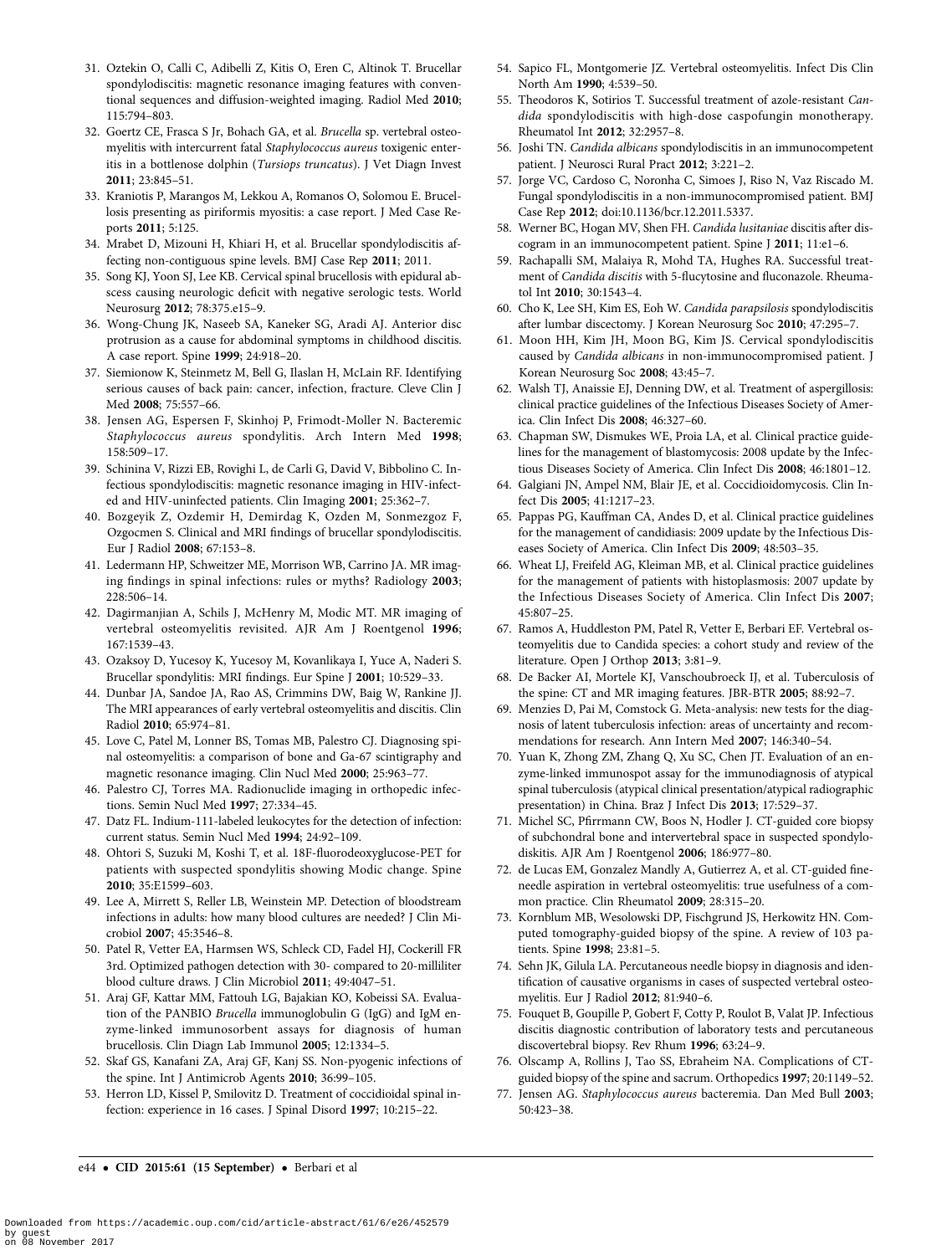- <span id="page-19-0"></span>78. Greig JM, Wood MJ. Staphylococcus lugdunensis vertebral osteomyelitis. Clin Microbiol Infect 2003; 9:1139–41.
- 79. Murdoch DR, Everts RJ, Chambers ST, Cowan IA. Vertebral osteomyelitis due to Staphylococcus lugdunensis. J Clin Microbiol 1996; 34:993–4.
- 80. Cervan AM, Colmenero Jde D, Del Arco A, Villanueva F, Guerado E. Spondylodiscitis in patients under haemodialysis. Int Orthop 2012; 36:421–6.
- 81. Faria B, Canto Moreira N, Sousa TC, et al. Spondylodiscitis in hemodialysis patients: a case series. Clin Nephrol 2011; 76:380–7.
- 82. Solera J, Lozano E, Martinez-Alfaro E, Espinosa A, Castillejos ML, Abad L. Brucellar spondylitis: review of 35 cases and literature survey. Clin Infect Dis 1999; 29:1440–9.
- 83. Binnicker MJ, Theel ES, Larsen SM, Patel R. A high percentage of serum samples that test reactive by enzyme immunoassay for anti-Brucella antibodies are not confirmed by the standard tube agglutination test. Clin Vaccine Immunol 2012; 19:1332–4.
- 84. Rankine JJ, Barron DA, Robinson P, Millner PA, Dickson RA. Therapeutic impact of percutaneous spinal biopsy in spinal infection. Postgrad Med J 2004; 80:607–9.
- 85. Hassoun A, Taur Y, Singer C. Evaluation of thin needle aspiration biopsy in the diagnosis and management of vertebral osteomyelitis (VO). Int J Infect Dis 2006; 10:486–7.
- 86. Kim CJ, Song KH, Park WB, et al. Microbiologically and clinically diagnosed vertebral osteomyelitis: impact of prior antibiotic exposure. Antimicrob Agents Chemother 2012; 56:2122–4.
- 87. Marschall J, Bhavan KP, Olsen MA, Fraser VJ, Wright NM, Warren DK. The impact of prebiopsy antibiotics on pathogen recovery in hematogenous vertebral osteomyelitis. Clin Infect Dis 2011; 52:867–72.
- 88. Trampuz A, Piper KE, Jacobson MJ, et al. Sonication of removed hip and knee prostheses for diagnosis of infection. N Engl J Med 2007; 357:654–63.
- 89. Grados F, Lescure FX, Senneville E, Flipo RM, Schmit JL, Fardellone P. Suggestions for managing pyogenic (non-tuberculous) discitis in adults. Joint Bone Spine 2007; 74:133–9.
- 90. Mete B, Kurt C, Yilmaz MH, et al. Vertebral osteomyelitis: eight years' experience of 100 cases. Rheumatol Int 2012; 32:3591–7.
- 91. Sakkas LI, Davas EM, Kapsalaki E, et al. Hematogenous spinal infection in central Greece. Spine 2009; 34:E513–8.
- 92. Memish ZA, Balkhy HH. Brucellosis and international travel. J Travel Med 2004; 11:49–55.
- 93. Colmenero JD, Ruiz-Mesa JD, Plata A, et al. Clinical findings, therapeutic approach, and outcome of brucellar vertebral osteomyelitis. Clin Infect Dis 2008; 46:426–33.
- 94. Froissart A, Pagnoux C, Cherin P. Lymph node paradoxical enlargement during treatment for tuberculous spondylodiscitis (Pott's disease). Joint Bone Spine 2007; 74:292–5.
- 95. Gouliouris T, Aliyu SH, Brown NM. Spondylodiscitis: update on diagnosis and management. J Antimicrob Chemother 2010; 65(suppl 3): iii11–24.
- 96. Lifeso R. Atlanto-axial tuberculosis in adults. J Bone Joint Surg Br 1987; 69:183–7.
- 97. Berk RH, Yazici M, Atabey N, Ozdamar OS, Pabuccuoglu U, Alici E. Detection of Mycobacterium tuberculosis in formaldehyde solutionfixed, paraffin-embedded tissue by polymerase chain reaction in Pott's disease. Spine 1996; 21:1991–5.
- 98. Kim CJ, Song KH, Jeon JH, et al. A comparative study of pyogenic and tuberculous spondylodiscitis. Spine 2010; 35:E1096–100.
- 99. Colmenero JD, Jimenez-Mejias ME, Sanchez-Lora FJ, et al. Pyogenic, tuberculous, and brucellar vertebral osteomyelitis: a descriptive and comparative study of 219 cases. Ann Rheum Dis 1997; 56:709–15.
- 100. Arizono T, Oga M, Shiota E, Honda K, Sugioka Y. Differentiation of vertebral osteomyelitis and tuberculous spondylitis by magnetic resonance imaging. Int Orthop 1995; 19:319–22.
- 101. Petitjean G, Fluckiger U, Scharen S, Laifer G. Vertebral osteomyelitis caused by non-tuberculous mycobacteria. Clin Microbiol Infect 2004; 10:951–3.
- 102. Josephson CB, Al-Azri S, Smyth DJ, Haase D, Johnston BL. A case of Pott's disease with epidural abscess and probable cerebral tuberculoma following bacillus Calmette-Guerin therapy for superficial bladder cancer. Can J Infect Dis Med Microbiol 2010; 21:e75–8.
- 103. Bhavan KP, Marschall J, Olsen MA, Fraser VJ, Wright NM, Warren DK. The epidemiology of hematogenous vertebral osteomyelitis: a cohort study in a tertiary care hospital. BMC Infect Dis 2010; 10:158.
- 104. Turunc T, Demiroglu YZ, Uncu H, Colakoglu S, Arslan H. A comparative analysis of tuberculous, brucellar and pyogenic spontaneous spondylodiscitis patients. J Infect 2007; 55:158–63.
- 105. Fuursted K, Arpi M, Lindblad BE, Pedersen LN. Broad-range PCR as a supplement to culture for detection of bacterial pathogens in patients with a clinically diagnosed spinal infection. Scand J Infect Dis 2008; 40:772–7.
- 106. Navarro E, Segura JC, Castano MJ, Solera J. Use of real-time quantitative polymerase chain reaction to monitor the evolution of Brucella melitensis DNA load during therapy and post-therapy follow-up in patients with brucellosis. Clin Infect Dis 2006; 42:1266–73.
- 107. Navarro-Martinez A, Navarro E, Castano MJ, Solera J. Rapid diagnosis of human brucellosis by quantitative real-time PCR: a case report of brucellar spondylitis. J Clin Microbiol 2008; 46:385–7.
- 108. Chen SCA, Halliday CL, Meyer W. A review of nucleic acid-based diagnostic tests for systemic mycoses with an emphasis on polymerase chain reaction-based assays. Med Mycol 2002; 40:333–57.
- 109. Lis E, Bilsky MH, Pisinski L, et al. Percutaneous CT-guided biopsy of osseous lesion of the spine in patients with known or suspected malignancy. Am J Neuroradiol 2004; 25:1583–8.
- 110. Wu JS, Gorbachova T, Morrison WB, Haims AH. Imaging-guided bone biopsy for osteomyelitis: are there factors associated with positive or negative cultures? Am J Roentgenol 2007; 188:1529–34.
- 111. Babu NV, Titus VT, Chittaranjan S, Abraham G, Prem H, Korula RJ. Computed tomographically guided biopsy of the spine. Spine 1994; 19:2436–42.
- 112. Peh W. CT-guided percutaneous biopsy of spinal lesions. Biomed Imaging Interv J 2006; 2:e25.
- 113. Priest DH, Peacock JE Jr. Hematogenous vertebral osteomyelitis due to Staphylococcus aureus in the adult: clinical features and therapeutic outcomes. South Med J 2005; 98:854–62.
- 114. Yang SC, Fu TS, Chen LH, Niu CC, Lai PL, Chen WJ. Percutaneous endoscopic discectomy and drainage for infectious spondylitis. Int Orthop 2007; 31:367–73.
- 115. Cotty P, Fouquet B, Pleskof L, et al. Vertebral osteomyelitis: value of percutaneous biopsy. 30 cases. J Neuroradiol 1988; 15:13–21.
- 116. Parker LM, McAfee PC, Fedder IL, Weis JC, Geis WP. Minimally invasive surgical techniques to treat spine infections. Orthop Clin North Am 1996; 27:183–99.
- 117. Staatz G, Adam GB, Keulers P, Vorwerk D, Gunther RW. Spondylodiskitic abscesses: CT-guided percutaneous catheter drainage. Radiology 1998; 208:363–7.
- 118. Vinicoff PG, Gutschik E, Hansen SE, Karle A, Rieneck K. CT-guided spinal biopsy in spondylodiscitis [in Danish]. Ugeskr Laeger 1998; 160:5931–4.
- 119. Haaker RG, Senkal M, Kielich T, Kramer J. Percutaneous lumbar discectomy in the treatment of lumbar discitis. Eur Spine J 1997; 6:98–101.
- 120. Ito M, Abumi K, Kotani Y, Kadoya K, Minami A. Clinical outcome of posterolateral endoscopic surgery for pyogenic spondylodiscitis: results of 15 patients with serious comorbid conditions. Spine 2007; 32:200–6.
- 121. Yang SC, Fu TS, Chen LH, Chen WJ, Tu YK. Identifying pathogens of spondylodiscitis: percutaneous endoscopy or CT-guided biopsy. Clin Orthop Relat Res 2008; 466:3086–92.
- 122. Viale P, Furlanut M, Scudeller L, et al. Treatment of pyogenic (nontuberculous) spondylodiscitis with tailored high-dose levofloxacin plus rifampicin. Int J Antimicrob Agents 2009; 33:379–82.
- 123. Liu C, Bayer A, Cosgrove SE, et al. Clinical practice guidelines by the Infectious Diseases Society of America for the treatment of methicillin-